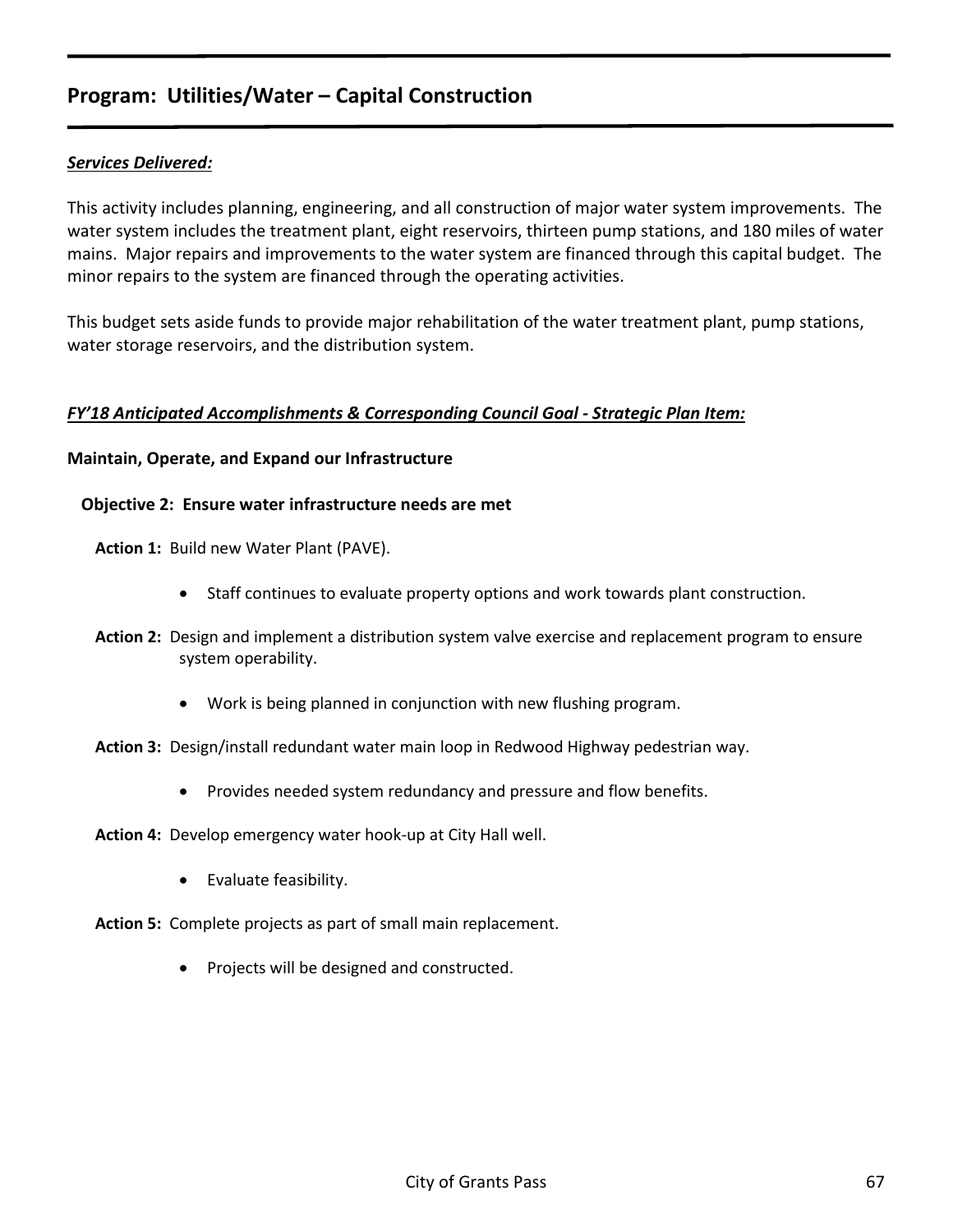## *Budget Highlights:*

The project listing shows resources across the columns. Columns show the "Actual resources through FY'16"; the re-assessed resource needs of projects using current data for the "Revised FY'17" column, guiding our "Adopted FY'18" and resources estimated "Through FY'18". We have "Future Years" and "Total Project" columns for each project. Refer to the Capital Budget Book for more information on individual projects.

The individual project pages describe the project, the need, future and ongoing costs, and the total project cost. The tables show when and where the money is budgeted to come from, and the expenses incurred and budgeted to incur through completion.

## *FY'17 Activity Review:*

- Adopted Water Distribution System Master Plan.
- Continued work on the Small Main Replacement program.
- Took delivery of emergency water supply producing equipment.
- Took delivery of portable generator for pump stations and worked to implement hook-ups at

appropriate locations.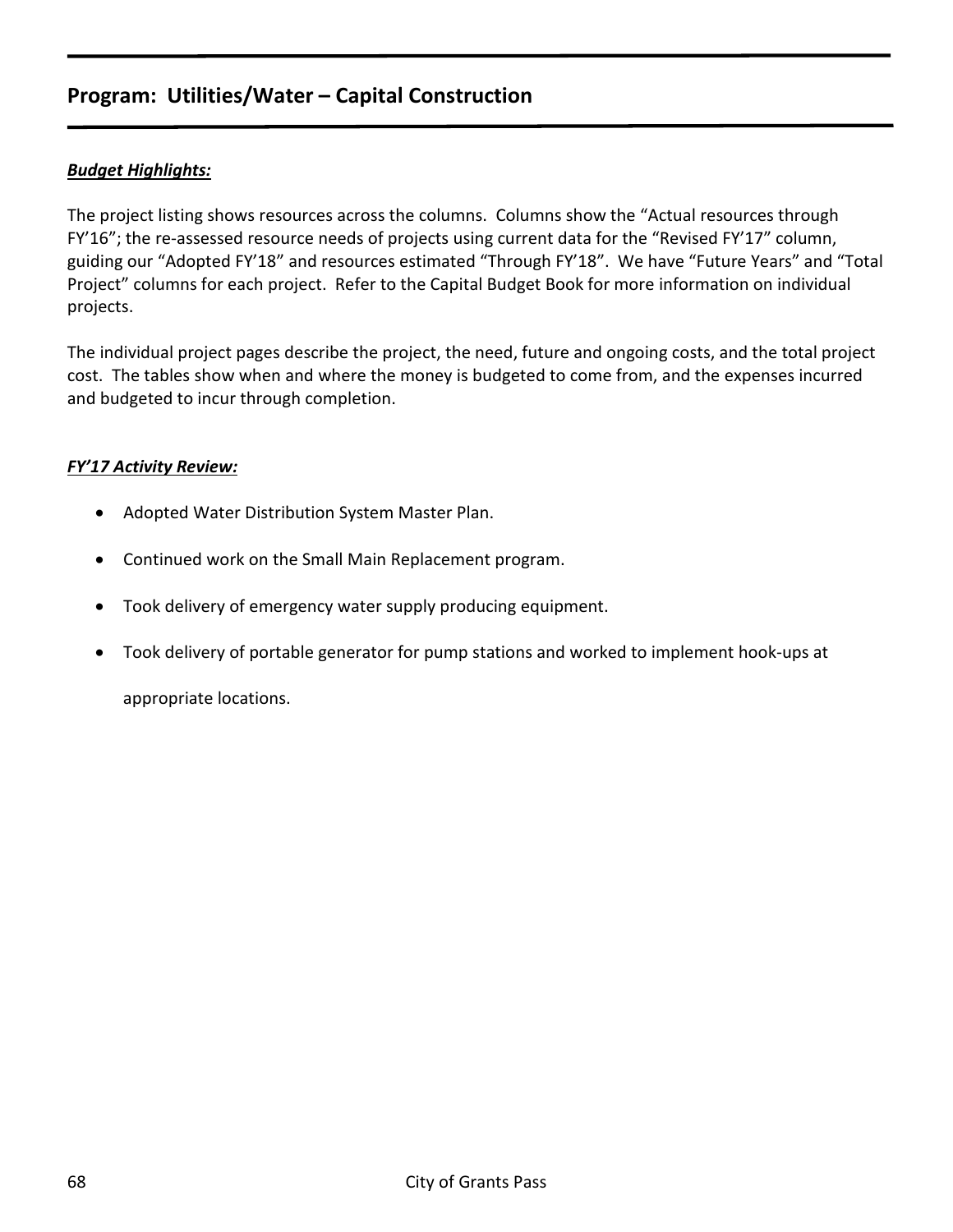## *ACTIVE CAPITAL PROJECT RESOURCES*

| <b>FY'16</b><br><b>FY'17</b><br><b>FY'18</b><br><b>FY'18</b><br>Project<br>Years<br>313,948<br>(60,000)<br>365,908<br>(99, 627)<br>224,281<br>51,960<br>WA0000 Miscellaneous Water Projects - General (758)<br>350,000<br>350,000<br>0<br>350,000<br>WA4742 Meadow Wood Reservoir No. 16 - Site Purchase<br>0<br>0<br>0<br>4,000,000<br>4,000,000<br>WA4971 Meadow Wood Reservoir No. 16<br>0<br>0<br>0<br>575,000<br>75,000<br>250,000<br>650,000<br>300,000<br>1,200,000<br>WA5096 WTP Structural Repairs<br>20,000<br>20,000<br>200,000<br>80,000<br>300,000<br>WA6000 MSA Task Order #1<br>180,000<br>210,000<br>120,000<br>10,000<br>10,000<br>130,000<br>70,000<br>WA6058 Water System Security Projects<br>150,000<br>100,000<br>275,000<br>WA6059 Pump Station Repairs<br>125,000<br>25,000<br>25,000<br>46,175,00<br>56,200,000<br>5,560,000<br>3,165,000<br>1,300,000<br>8,725,000<br>WA6207 WTP Replacement<br>70,000<br>$\pmb{0}$<br>70,000<br>WA6250 Water Rate & SDC Study<br>0<br>70,000<br>0<br>WA6251 Purchase Portable Generator for Pump<br>75,000<br>50,000<br>125,000<br>125,000<br>0<br>0<br>100,000<br>100,000<br>100,000<br>WA6252 Arc Flash Study WA and SE<br>0<br>0<br>0<br>WA6253 Small Main Replacement<br>450,000<br>430,000<br>220,000<br>880,000<br>1,100,000<br>$\Omega$<br><b>NEW PROJECTS</b><br>0<br>0<br>100,000<br>0<br>100,000<br>WA6329 UDF Program<br>0<br>0<br>50,000<br>$\Omega$<br>50,000<br>WA6330 Freeze Protect ARVs on Pedestrian Bridge<br>0<br>$\Omega$<br>100,000<br>WA6331 Seismic Evaluations PS & Reservoirs<br>0<br>100,000<br>0<br>$\mathbf 0$<br>0<br>WA6332 Vine Street Water Line Replacement<br>0<br>400,000<br>0<br>0<br>400,000<br>0<br>64,804,281<br>7,918,948<br>3,826,960<br>2,415,000<br>11,745,908<br>50,625,373<br><b>Total Projects</b><br><b>Miscellaneous Water Funds</b><br>(5, 200)<br>418,287<br>302,808<br>1,568,331<br>631,800<br>1,860,531<br>Miscellaneous Water Projects - SDC's (752)<br>8,900<br>5,000<br>49,697<br>71,844<br>6,000<br>67,844<br>Miscellaneous Water Projects - AFD's (755)<br>$\overline{0}$<br>$\overline{0}$<br>12,581<br>$\overline{0}$<br>12,581<br>$\overline{0}$<br>Miscellaneous Water Projects - LID's (759)<br>467,984<br>(200)<br>1,652,756<br>637,800<br>1,940,956<br><b>Total Miscellaneous Funds</b><br>311,708 |
|--------------------------------------------------------------------------------------------------------------------------------------------------------------------------------------------------------------------------------------------------------------------------------------------------------------------------------------------------------------------------------------------------------------------------------------------------------------------------------------------------------------------------------------------------------------------------------------------------------------------------------------------------------------------------------------------------------------------------------------------------------------------------------------------------------------------------------------------------------------------------------------------------------------------------------------------------------------------------------------------------------------------------------------------------------------------------------------------------------------------------------------------------------------------------------------------------------------------------------------------------------------------------------------------------------------------------------------------------------------------------------------------------------------------------------------------------------------------------------------------------------------------------------------------------------------------------------------------------------------------------------------------------------------------------------------------------------------------------------------------------------------------------------------------------------------------------------------------------------------------------------------------------------------------------------------------------------------------------------------------------------------------------------------------------------------------------------------------------------------------------------------------------------------------------------------------------------------------------------------------------------------------------------------------------------------------------------|
|                                                                                                                                                                                                                                                                                                                                                                                                                                                                                                                                                                                                                                                                                                                                                                                                                                                                                                                                                                                                                                                                                                                                                                                                                                                                                                                                                                                                                                                                                                                                                                                                                                                                                                                                                                                                                                                                                                                                                                                                                                                                                                                                                                                                                                                                                                                                |
|                                                                                                                                                                                                                                                                                                                                                                                                                                                                                                                                                                                                                                                                                                                                                                                                                                                                                                                                                                                                                                                                                                                                                                                                                                                                                                                                                                                                                                                                                                                                                                                                                                                                                                                                                                                                                                                                                                                                                                                                                                                                                                                                                                                                                                                                                                                                |
|                                                                                                                                                                                                                                                                                                                                                                                                                                                                                                                                                                                                                                                                                                                                                                                                                                                                                                                                                                                                                                                                                                                                                                                                                                                                                                                                                                                                                                                                                                                                                                                                                                                                                                                                                                                                                                                                                                                                                                                                                                                                                                                                                                                                                                                                                                                                |
|                                                                                                                                                                                                                                                                                                                                                                                                                                                                                                                                                                                                                                                                                                                                                                                                                                                                                                                                                                                                                                                                                                                                                                                                                                                                                                                                                                                                                                                                                                                                                                                                                                                                                                                                                                                                                                                                                                                                                                                                                                                                                                                                                                                                                                                                                                                                |
|                                                                                                                                                                                                                                                                                                                                                                                                                                                                                                                                                                                                                                                                                                                                                                                                                                                                                                                                                                                                                                                                                                                                                                                                                                                                                                                                                                                                                                                                                                                                                                                                                                                                                                                                                                                                                                                                                                                                                                                                                                                                                                                                                                                                                                                                                                                                |
|                                                                                                                                                                                                                                                                                                                                                                                                                                                                                                                                                                                                                                                                                                                                                                                                                                                                                                                                                                                                                                                                                                                                                                                                                                                                                                                                                                                                                                                                                                                                                                                                                                                                                                                                                                                                                                                                                                                                                                                                                                                                                                                                                                                                                                                                                                                                |
|                                                                                                                                                                                                                                                                                                                                                                                                                                                                                                                                                                                                                                                                                                                                                                                                                                                                                                                                                                                                                                                                                                                                                                                                                                                                                                                                                                                                                                                                                                                                                                                                                                                                                                                                                                                                                                                                                                                                                                                                                                                                                                                                                                                                                                                                                                                                |
|                                                                                                                                                                                                                                                                                                                                                                                                                                                                                                                                                                                                                                                                                                                                                                                                                                                                                                                                                                                                                                                                                                                                                                                                                                                                                                                                                                                                                                                                                                                                                                                                                                                                                                                                                                                                                                                                                                                                                                                                                                                                                                                                                                                                                                                                                                                                |
|                                                                                                                                                                                                                                                                                                                                                                                                                                                                                                                                                                                                                                                                                                                                                                                                                                                                                                                                                                                                                                                                                                                                                                                                                                                                                                                                                                                                                                                                                                                                                                                                                                                                                                                                                                                                                                                                                                                                                                                                                                                                                                                                                                                                                                                                                                                                |
|                                                                                                                                                                                                                                                                                                                                                                                                                                                                                                                                                                                                                                                                                                                                                                                                                                                                                                                                                                                                                                                                                                                                                                                                                                                                                                                                                                                                                                                                                                                                                                                                                                                                                                                                                                                                                                                                                                                                                                                                                                                                                                                                                                                                                                                                                                                                |
|                                                                                                                                                                                                                                                                                                                                                                                                                                                                                                                                                                                                                                                                                                                                                                                                                                                                                                                                                                                                                                                                                                                                                                                                                                                                                                                                                                                                                                                                                                                                                                                                                                                                                                                                                                                                                                                                                                                                                                                                                                                                                                                                                                                                                                                                                                                                |
|                                                                                                                                                                                                                                                                                                                                                                                                                                                                                                                                                                                                                                                                                                                                                                                                                                                                                                                                                                                                                                                                                                                                                                                                                                                                                                                                                                                                                                                                                                                                                                                                                                                                                                                                                                                                                                                                                                                                                                                                                                                                                                                                                                                                                                                                                                                                |
|                                                                                                                                                                                                                                                                                                                                                                                                                                                                                                                                                                                                                                                                                                                                                                                                                                                                                                                                                                                                                                                                                                                                                                                                                                                                                                                                                                                                                                                                                                                                                                                                                                                                                                                                                                                                                                                                                                                                                                                                                                                                                                                                                                                                                                                                                                                                |
|                                                                                                                                                                                                                                                                                                                                                                                                                                                                                                                                                                                                                                                                                                                                                                                                                                                                                                                                                                                                                                                                                                                                                                                                                                                                                                                                                                                                                                                                                                                                                                                                                                                                                                                                                                                                                                                                                                                                                                                                                                                                                                                                                                                                                                                                                                                                |
|                                                                                                                                                                                                                                                                                                                                                                                                                                                                                                                                                                                                                                                                                                                                                                                                                                                                                                                                                                                                                                                                                                                                                                                                                                                                                                                                                                                                                                                                                                                                                                                                                                                                                                                                                                                                                                                                                                                                                                                                                                                                                                                                                                                                                                                                                                                                |
|                                                                                                                                                                                                                                                                                                                                                                                                                                                                                                                                                                                                                                                                                                                                                                                                                                                                                                                                                                                                                                                                                                                                                                                                                                                                                                                                                                                                                                                                                                                                                                                                                                                                                                                                                                                                                                                                                                                                                                                                                                                                                                                                                                                                                                                                                                                                |
|                                                                                                                                                                                                                                                                                                                                                                                                                                                                                                                                                                                                                                                                                                                                                                                                                                                                                                                                                                                                                                                                                                                                                                                                                                                                                                                                                                                                                                                                                                                                                                                                                                                                                                                                                                                                                                                                                                                                                                                                                                                                                                                                                                                                                                                                                                                                |
|                                                                                                                                                                                                                                                                                                                                                                                                                                                                                                                                                                                                                                                                                                                                                                                                                                                                                                                                                                                                                                                                                                                                                                                                                                                                                                                                                                                                                                                                                                                                                                                                                                                                                                                                                                                                                                                                                                                                                                                                                                                                                                                                                                                                                                                                                                                                |
|                                                                                                                                                                                                                                                                                                                                                                                                                                                                                                                                                                                                                                                                                                                                                                                                                                                                                                                                                                                                                                                                                                                                                                                                                                                                                                                                                                                                                                                                                                                                                                                                                                                                                                                                                                                                                                                                                                                                                                                                                                                                                                                                                                                                                                                                                                                                |
|                                                                                                                                                                                                                                                                                                                                                                                                                                                                                                                                                                                                                                                                                                                                                                                                                                                                                                                                                                                                                                                                                                                                                                                                                                                                                                                                                                                                                                                                                                                                                                                                                                                                                                                                                                                                                                                                                                                                                                                                                                                                                                                                                                                                                                                                                                                                |
|                                                                                                                                                                                                                                                                                                                                                                                                                                                                                                                                                                                                                                                                                                                                                                                                                                                                                                                                                                                                                                                                                                                                                                                                                                                                                                                                                                                                                                                                                                                                                                                                                                                                                                                                                                                                                                                                                                                                                                                                                                                                                                                                                                                                                                                                                                                                |
|                                                                                                                                                                                                                                                                                                                                                                                                                                                                                                                                                                                                                                                                                                                                                                                                                                                                                                                                                                                                                                                                                                                                                                                                                                                                                                                                                                                                                                                                                                                                                                                                                                                                                                                                                                                                                                                                                                                                                                                                                                                                                                                                                                                                                                                                                                                                |
|                                                                                                                                                                                                                                                                                                                                                                                                                                                                                                                                                                                                                                                                                                                                                                                                                                                                                                                                                                                                                                                                                                                                                                                                                                                                                                                                                                                                                                                                                                                                                                                                                                                                                                                                                                                                                                                                                                                                                                                                                                                                                                                                                                                                                                                                                                                                |
|                                                                                                                                                                                                                                                                                                                                                                                                                                                                                                                                                                                                                                                                                                                                                                                                                                                                                                                                                                                                                                                                                                                                                                                                                                                                                                                                                                                                                                                                                                                                                                                                                                                                                                                                                                                                                                                                                                                                                                                                                                                                                                                                                                                                                                                                                                                                |
| <b>CLOSED OR CANCELLED CAPITAL PROJECT RESOURCES</b>                                                                                                                                                                                                                                                                                                                                                                                                                                                                                                                                                                                                                                                                                                                                                                                                                                                                                                                                                                                                                                                                                                                                                                                                                                                                                                                                                                                                                                                                                                                                                                                                                                                                                                                                                                                                                                                                                                                                                                                                                                                                                                                                                                                                                                                                           |
| 250,000<br>38<br>0<br>250,038<br>250,038<br>WA5094 Water Distribution System Master Plan Update<br>0                                                                                                                                                                                                                                                                                                                                                                                                                                                                                                                                                                                                                                                                                                                                                                                                                                                                                                                                                                                                                                                                                                                                                                                                                                                                                                                                                                                                                                                                                                                                                                                                                                                                                                                                                                                                                                                                                                                                                                                                                                                                                                                                                                                                                           |
| WA6248 Purchase of Emergency Water Pump<br>200,000<br>0<br>0<br>200,000<br>200,000<br>0                                                                                                                                                                                                                                                                                                                                                                                                                                                                                                                                                                                                                                                                                                                                                                                                                                                                                                                                                                                                                                                                                                                                                                                                                                                                                                                                                                                                                                                                                                                                                                                                                                                                                                                                                                                                                                                                                                                                                                                                                                                                                                                                                                                                                                        |
| <b>WA6249 Water Main Relocations</b><br>700,000<br>275,000<br>0<br>975,000<br>975,000<br>0                                                                                                                                                                                                                                                                                                                                                                                                                                                                                                                                                                                                                                                                                                                                                                                                                                                                                                                                                                                                                                                                                                                                                                                                                                                                                                                                                                                                                                                                                                                                                                                                                                                                                                                                                                                                                                                                                                                                                                                                                                                                                                                                                                                                                                     |
| $\overline{\mathbf{0}}$<br>1,150,000<br>275,038<br>1,425,038<br>0<br>1,425,038<br><b>Total Closed Projects</b>                                                                                                                                                                                                                                                                                                                                                                                                                                                                                                                                                                                                                                                                                                                                                                                                                                                                                                                                                                                                                                                                                                                                                                                                                                                                                                                                                                                                                                                                                                                                                                                                                                                                                                                                                                                                                                                                                                                                                                                                                                                                                                                                                                                                                 |
| 9,536,932<br>4,413,706<br>2,414,800 14,823,702 51,263,173<br>68,170,275<br><b>Grand Total - All Projects</b>                                                                                                                                                                                                                                                                                                                                                                                                                                                                                                                                                                                                                                                                                                                                                                                                                                                                                                                                                                                                                                                                                                                                                                                                                                                                                                                                                                                                                                                                                                                                                                                                                                                                                                                                                                                                                                                                                                                                                                                                                                                                                                                                                                                                                   |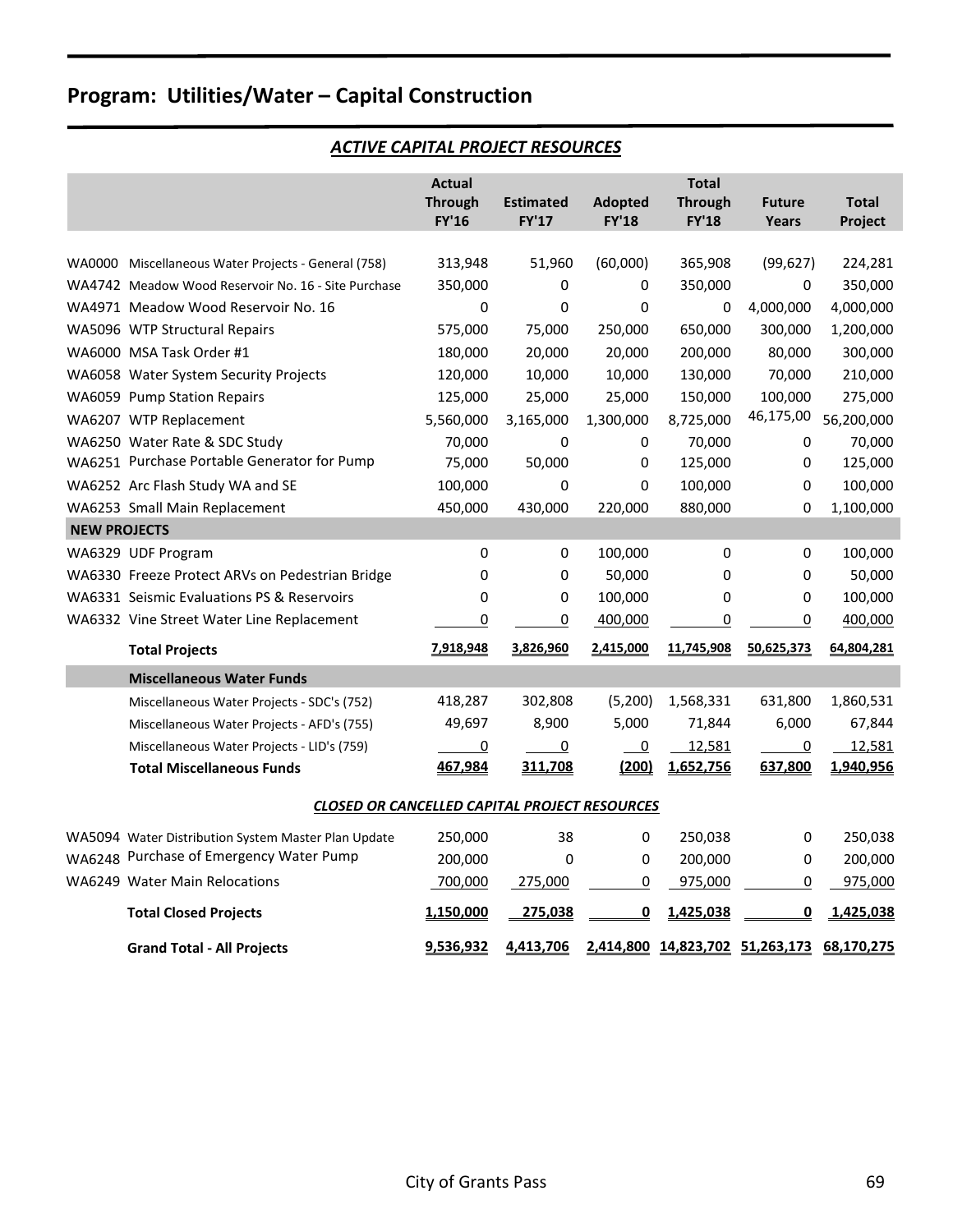|  |  |  | <b>ACTIVE CAPITAL PROJECT SUMMARIES FOR FY'18</b> |
|--|--|--|---------------------------------------------------|
|--|--|--|---------------------------------------------------|

|                     |                                                                                     | <b>Adopted</b><br><b>FY'18</b><br><b>Beginning</b><br><b>Fund</b><br><b>Balance</b> | <b>Adopted</b><br><b>FY'18</b><br><b>Revenue</b> | <b>Adopted</b><br><b>FY'18</b><br><b>Capital</b><br>Outlay | <b>Adopted</b><br><b>FY'18</b><br><b>Transfers</b> | <b>Adopted</b><br><b>FY'18</b><br>Appropriated<br><b>Fund</b><br><b>Balance</b> |
|---------------------|-------------------------------------------------------------------------------------|-------------------------------------------------------------------------------------|--------------------------------------------------|------------------------------------------------------------|----------------------------------------------------|---------------------------------------------------------------------------------|
| WA0000              |                                                                                     | 239,625                                                                             | (60,000)                                         | 0                                                          | 0                                                  | 179,625                                                                         |
|                     | Miscellaneous Water Projects - General (758)<br>Meadow Wood Reservoir No. 16 - Site |                                                                                     |                                                  |                                                            |                                                    |                                                                                 |
| WA4742              | Purchase                                                                            | 281,544                                                                             | 0                                                | 281,544                                                    | 0                                                  | 0                                                                               |
| WA4971              | Meadow Wood Reservoir No. 16                                                        | 0                                                                                   | 0                                                | 0                                                          | 0                                                  | 0                                                                               |
| WA5096              | <b>WTP Structural Repairs</b>                                                       | 200,099                                                                             | 250,000                                          | 450,099                                                    | 0                                                  | 0                                                                               |
| WA6000              | MSA Task Order #1                                                                   | 25,048                                                                              | 20,000                                           | 45,048                                                     | 0                                                  | 0                                                                               |
| WA6058              | Water System Security Projects                                                      | 39,493                                                                              | 10,000                                           | 49,493                                                     | 0                                                  | 0                                                                               |
| WA6059              | <b>Pump Station Repairs</b>                                                         | 37,000                                                                              | 25,000                                           | 62,000                                                     | 0                                                  | 0                                                                               |
| WA6207              | WTP Replacement                                                                     | 6,836,853                                                                           | 1,300,000                                        | 8,136,853                                                  | 0                                                  | 0                                                                               |
| WA6250              | Water Rate & SDC Study<br>Purchase Portable Generator for Pump                      | 24,907                                                                              | $\boldsymbol{0}$                                 | 24,907                                                     | 0                                                  | 0                                                                               |
| WA6251              | Station                                                                             | 48,200                                                                              | 0                                                | 48,200                                                     | 0                                                  | 0                                                                               |
| WA6252              | Arc Flash Study WA and SE                                                           | 95,000                                                                              | $\mathbf 0$                                      | 95,000                                                     | 0                                                  | 0                                                                               |
| WA6253              | <b>Small Main Replacement</b>                                                       | 395,542                                                                             | 220,000                                          | 615,542                                                    | 0                                                  | 0                                                                               |
| <b>NEW PROJECTS</b> |                                                                                     |                                                                                     |                                                  |                                                            |                                                    |                                                                                 |
| WA6329              | <b>UDF Program</b>                                                                  | 0                                                                                   | 100,000                                          | 100,000                                                    | 0                                                  | $\pmb{0}$                                                                       |
| WA6330              | Freeze Protect ARVs on Pedestrian Bridge                                            | 0                                                                                   | 50,000                                           | 50,000                                                     | 0                                                  | 0                                                                               |
| WA6331              | Seismic Evaluations PS & Reservoirs                                                 | 0                                                                                   | 100,000                                          | 100,000                                                    | 0                                                  | 0                                                                               |
| WA6332              | Vine Street Water Line Replacement                                                  | 0                                                                                   | 400,000                                          | 400,000                                                    | $\underline{0}$                                    | 0                                                                               |
|                     | <b>Total Projects</b>                                                               | 8,223,311                                                                           | 2,415,000                                        | 10,458,686                                                 | $\underline{\mathbf{0}}$                           | 179,625                                                                         |
|                     | <b>Miscellaneous Water Funds</b>                                                    |                                                                                     |                                                  |                                                            |                                                    |                                                                                 |
|                     | Miscellaneous Water Projects - SDC's (752)                                          | 1,168,530                                                                           | (5,200)                                          | 0                                                          | 0                                                  | 1,163,330                                                                       |
|                     | Miscellaneous Water Projects - AFD's (755)                                          | 66,844                                                                              | 5,000                                            | 0                                                          | 0                                                  | 71,844                                                                          |
|                     | Miscellaneous Water Projects - LID's (759)                                          | $\overline{0}$                                                                      | $\overline{0}$                                   | <u>0</u>                                                   | $\overline{0}$                                     | 0                                                                               |
|                     | <b>Total Miscellaneous Funds</b>                                                    | 1,235,374                                                                           | (200)                                            | $\overline{\mathbf{0}}$                                    | $\underline{\mathbf{0}}$                           | 1,235,174                                                                       |
|                     | <b>Grand Total - All Projects</b>                                                   | 9,458,685                                                                           | 2,414,800                                        | 10,458,686                                                 | $\underline{\mathbf{0}}$                           | 1,414,799                                                                       |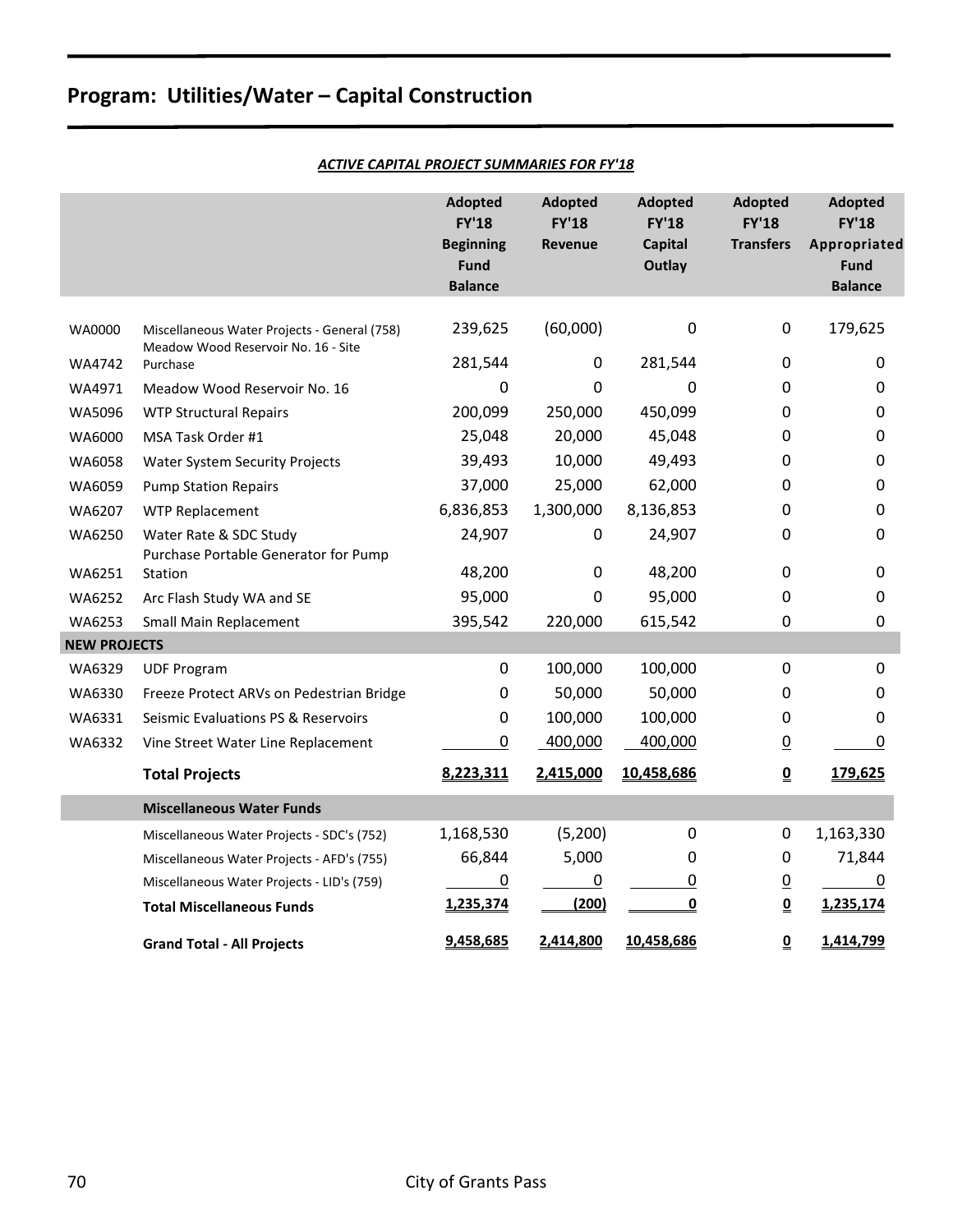|                                  |                                | <b>Financial Summary</b>    |                                       |                                 |                                     |                                   |
|----------------------------------|--------------------------------|-----------------------------|---------------------------------------|---------------------------------|-------------------------------------|-----------------------------------|
|                                  | <b>BUDGET</b><br>FY'15<br>$\#$ | <b>BUDGET</b><br>FY'16<br># | <b>BUDGET</b><br><b>FY'17</b><br>$\#$ | <b>REVISED</b><br>FY'17<br>$\#$ | <b>ADOPTED</b><br><b>FY'18</b><br># | <b>PROJECTED</b><br>FY'19<br>$\#$ |
| <b>Beginning Fund Balance</b>    | 2,618,670                      | 4,587,393                   | 5,433,007                             | 5,433,007                       | 9,458,685                           | 1,414,799                         |
| <b>Resources</b>                 |                                |                             |                                       |                                 |                                     |                                   |
| <b>Development Charges</b>       | 367,029                        | 608,527                     | 150,000                               | 150,000                         | 488,800                             | 488,800                           |
| <b>Investment Interest</b>       | 24,910                         | 57,966                      | 14,000                                | 14,000                          | 16,000                              | 16,000                            |
| <b>Advance Finance Interest</b>  | 1,121                          | 1,168                       | 0                                     | 0                               | $\Omega$                            | 0                                 |
| <b>SDC Loans</b>                 | 5,349                          | 5,022                       | 0                                     | $\Omega$                        | 0                                   | $\mathbf 0$                       |
| <b>General Fund</b>              | 150,000                        | 100,000                     | 130,000                               | 130,000                         | 0                                   | $\mathbf 0$                       |
| Sewer/Transport. Projects        | 135,000                        | $\mathbf 0$                 | 100,000                               | 100,000                         | 0                                   | $\Omega$                          |
| <b>Water Fund</b>                | 2,174,177                      | 3,313,000                   | 3,425,000                             | 3,425,000                       | 1,905,000                           | 2,125,000                         |
| <b>Advance Financing</b>         | 4,881                          | 51,119                      | 3,000                                 | 3,000                           | 5,000                               | 5,000                             |
| <b>Other Revenue</b>             | 247                            | 0                           | 0                                     | $\mathbf 0$                     | 0                                   | 0                                 |
| <b>Total Current Revenues</b>    | 2,862,714                      | 4,136,802                   | 3,822,000                             | 3,822,000                       | 2,414,800                           | 2,634,800                         |
| <b>Total Resources</b>           | 5,481,384                      | 8,724,195                   | 9,255,007                             | 9,255,007                       | 11,873,485                          | 4,049,599                         |
|                                  |                                |                             |                                       |                                 |                                     |                                   |
| <b>Requirements</b>              |                                |                             |                                       |                                 |                                     |                                   |
| Capital Outlay                   | 893,991                        | 1,328,206                   | 8,881,060                             | 8,881,060                       | 10,458,686                          | 2,230,000                         |
| <b>Subtotal Expenditures</b>     | 893,991                        | 1,328,206                   | 8,881,060                             | 8,881,060                       | 10,458,686                          | 2,230,000                         |
| <b>Appropriated Fund Balance</b> | 4,587,393                      | 7,395,989                   | 373,947                               | 373,947                         | 1,414,799                           | 1,819,599                         |
| <b>Total Requirements</b>        | 5,481,384                      | 8,724,195                   | 9,255,007                             | 9,255,007                       | 11,873,485                          | 4,049,599                         |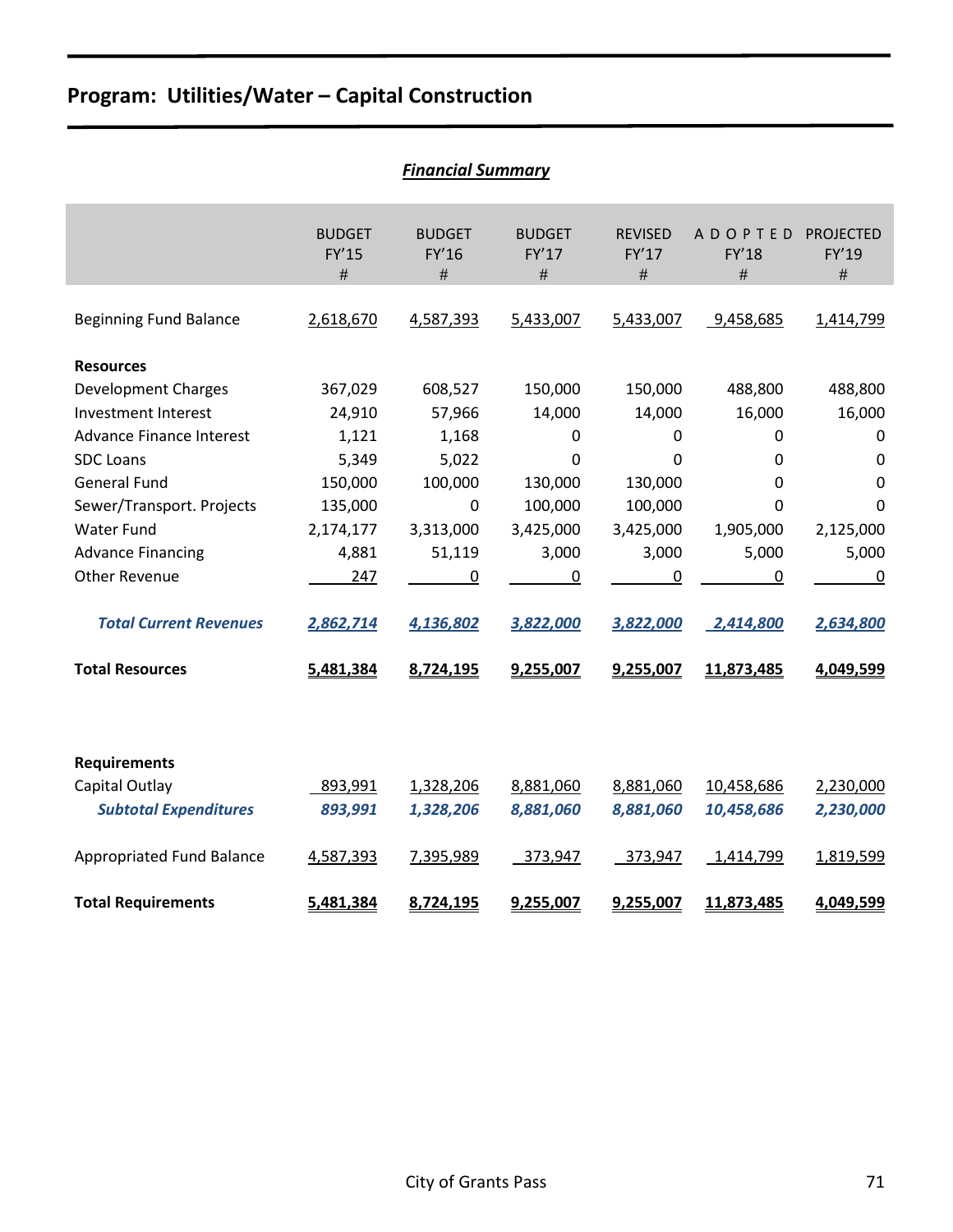## **Project WA0000 Fund 758 Miscellaneous Water Projects**

## **Project Description**

This project accounts for small miscellaneous projects, closed projects and projects that are in the process of starting up. Fund balances and miscellaneous expenditures that are not attributable to a specific project are accounted for in this project. Resources from a large variety of sources are distributed from this project to other active projects.

## **Need for Project**

This project allows for tracking of fund balances and miscellaneous expenditures.

## **Council Strategic Goal**

Maintain, Operate and Expand our Infrastructure to Meet Community Needs Objective 1: Plan and develop infrastructure.

**Estimated Total Project Cost:** This project has no cost. It is an accounting entity for the purpose of accumulating resources.

|                                                      | <b>Actual</b><br><b>Through</b><br>FY'16 | FY'17<br>Adopted | <b>FY'17</b><br><b>Estimated</b> | <b>FY'18</b><br><b>Adopted</b> | <b>Through</b><br><b>FY'18</b> | <b>FY'19</b><br>Projected | <b>Future</b> | <b>Total</b><br><b>Project</b> |
|------------------------------------------------------|------------------------------------------|------------------|----------------------------------|--------------------------------|--------------------------------|---------------------------|---------------|--------------------------------|
| <b>Water Capital Projects</b>                        | 13,207,795                               | 3,425,000        | 3,425,000                        | 1,905,000                      | 18,537,795                     | 2,125,000                 | 8,361,516     | 29,024,311                     |
| <b>Water Funds to</b><br><b>Projects</b>             | (15,781,340)                             | (3,420,000)      | (3,420,040)                      | (1,975,000)                    | (21, 176, 380)                 | (2,080,000)               |               | $(8,555,142)$ (31,811,522)     |
| <b>Advance Finance</b><br><b>District</b>            | 896,713                                  | 3,000            |                                  |                                | 896,713                        |                           | 9,000         | 905,713                        |
| Investment Interest                                  | 1,302,614                                | 10,000           | 47,000                           | 10,000                         | 1,359,614                      | 10,000                    | 30,000        | 1,399,614                      |
| <b>Return: Lands &amp; Bldgs</b><br>& Transportation | 440,800                                  |                  |                                  |                                | 440,800                        |                           |               | 440,800                        |
| <b>Other</b>                                         | 247,365                                  |                  |                                  |                                | 247,365                        |                           |               | 247,365                        |
| <b>Total Resources</b>                               |                                          |                  |                                  |                                | 305,907                        |                           |               | 206,281                        |

#### **Resources**

| <b>Expenditures</b>              | 126,283 |         |         |         | 126,283 |         |        | 126,283      |
|----------------------------------|---------|---------|---------|---------|---------|---------|--------|--------------|
| <b>Transfers</b>                 |         |         |         |         |         |         |        | $\mathbf{0}$ |
| <b>Ending Balance</b><br>by Year | 187,664 | 107,013 | 239,624 | 179,624 | 179,624 | 234,624 | 79,998 | 79,998       |
| <b>Total Requirements</b>        |         |         |         |         | 305,907 |         |        | 206,281      |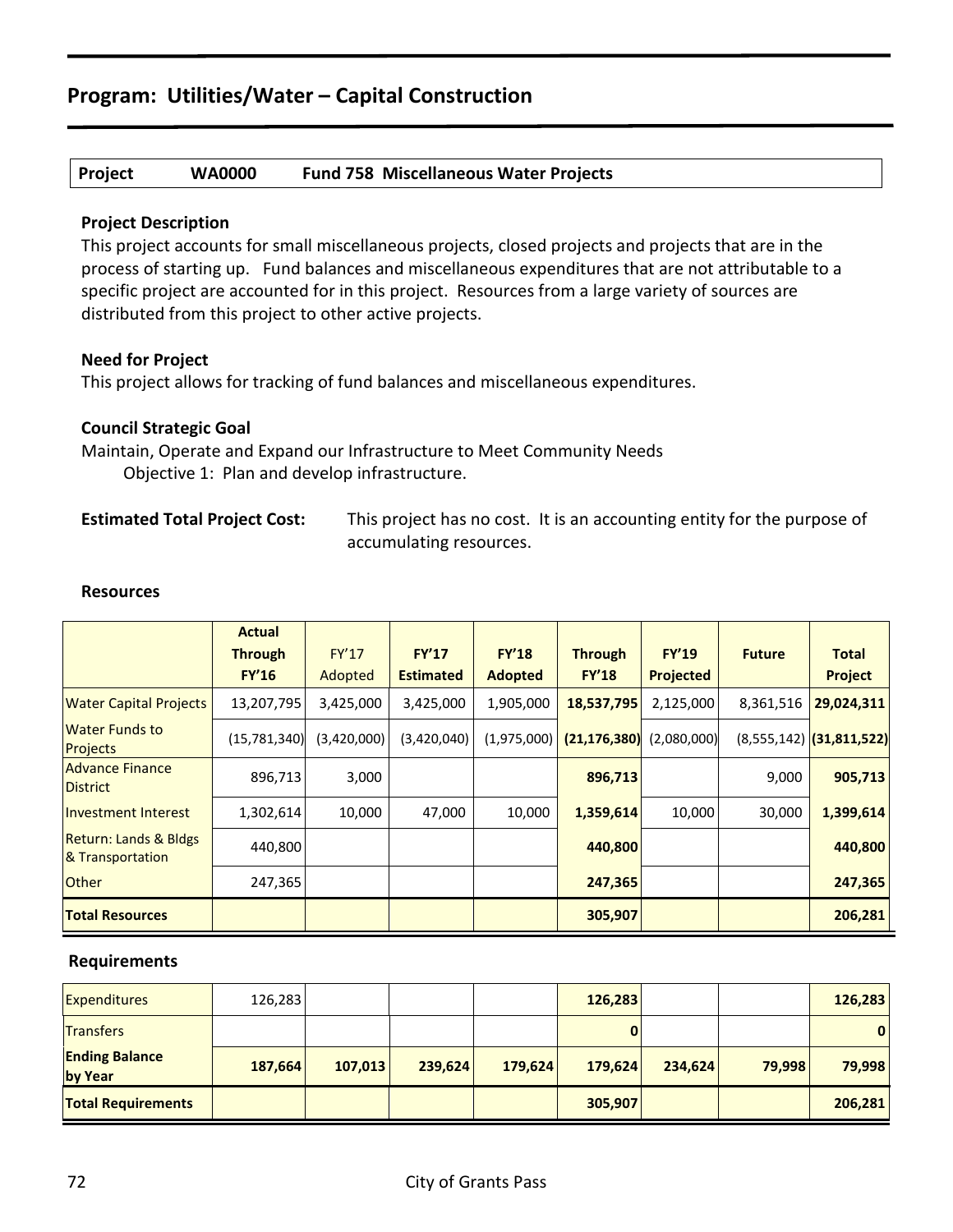## **Project WA4742 Reservoir and Pump Station Site Purchases**

## **Project Description**

This project would fund the purchase of land for future reservoir or pump station sites (i.e. reservoir Nos. 13 & 16, RCC pump station).

## **Need for Project**

Land acquisition is required for the location of future, as well as replacement, reservoirs and pump stations. The sites must be located at the proper elevation and within a reasonable distance of the water system. There are very few undeveloped properties available that can meet the necessary criteria. Purchase in the near future will be necessary to avoid the need to condemn an already developed parcel at a greatly increased price.



## **Council Strategic Goal**

Maintain, Operate and Expand our Infrastructure to Meet Community Needs Objective 1: Plan and develop infrastructure.

## **Future and Ongoing Costs**

Engineering assessments, appraisals and acquisitions.

**Revised Estimated Total Project Cost: \$350,000** (Revised from \$150,000 as other site acquisitions have been added)

## **Resources**

|                               | <b>Actual</b>  |              |                  |                |                |                  |               |              |
|-------------------------------|----------------|--------------|------------------|----------------|----------------|------------------|---------------|--------------|
|                               | <b>Through</b> | <b>FY'17</b> | <b>FY'17</b>     | <b>FY'18</b>   | <b>Through</b> | <b>FY'19</b>     | <b>Future</b> | <b>Total</b> |
|                               | <b>FY'16</b>   | Adopted      | <b>Estimated</b> | <b>Adopted</b> | <b>FY'18</b>   | <b>Projected</b> |               | Project      |
| <b>Water Capital Projects</b> | 187,000        |              |                  |                | 187,000        |                  |               | 187,000      |
| <b>Water SDC</b>              | 163,000        |              |                  |                | 163,000        |                  |               | 163,000      |
| <b>Total Resources</b>        |                |              |                  |                | 350,000        |                  |               | 350,000      |

| <b>Expenditures</b>              | 18,456  | 231,647 | 50,000  | 281,544 | 350,000 |              |   | 350,000      |
|----------------------------------|---------|---------|---------|---------|---------|--------------|---|--------------|
| Transfers/<br>Contingency        |         |         |         |         | 0       |              |   | 0            |
| <b>Ending Balance</b><br>by Year | 331,544 | 0       | 281,544 |         | 0       | $\mathbf{0}$ | 0 | $\mathbf{0}$ |
| <b>Total Requirements</b>        |         |         |         |         | 350,000 |              |   | 350,000      |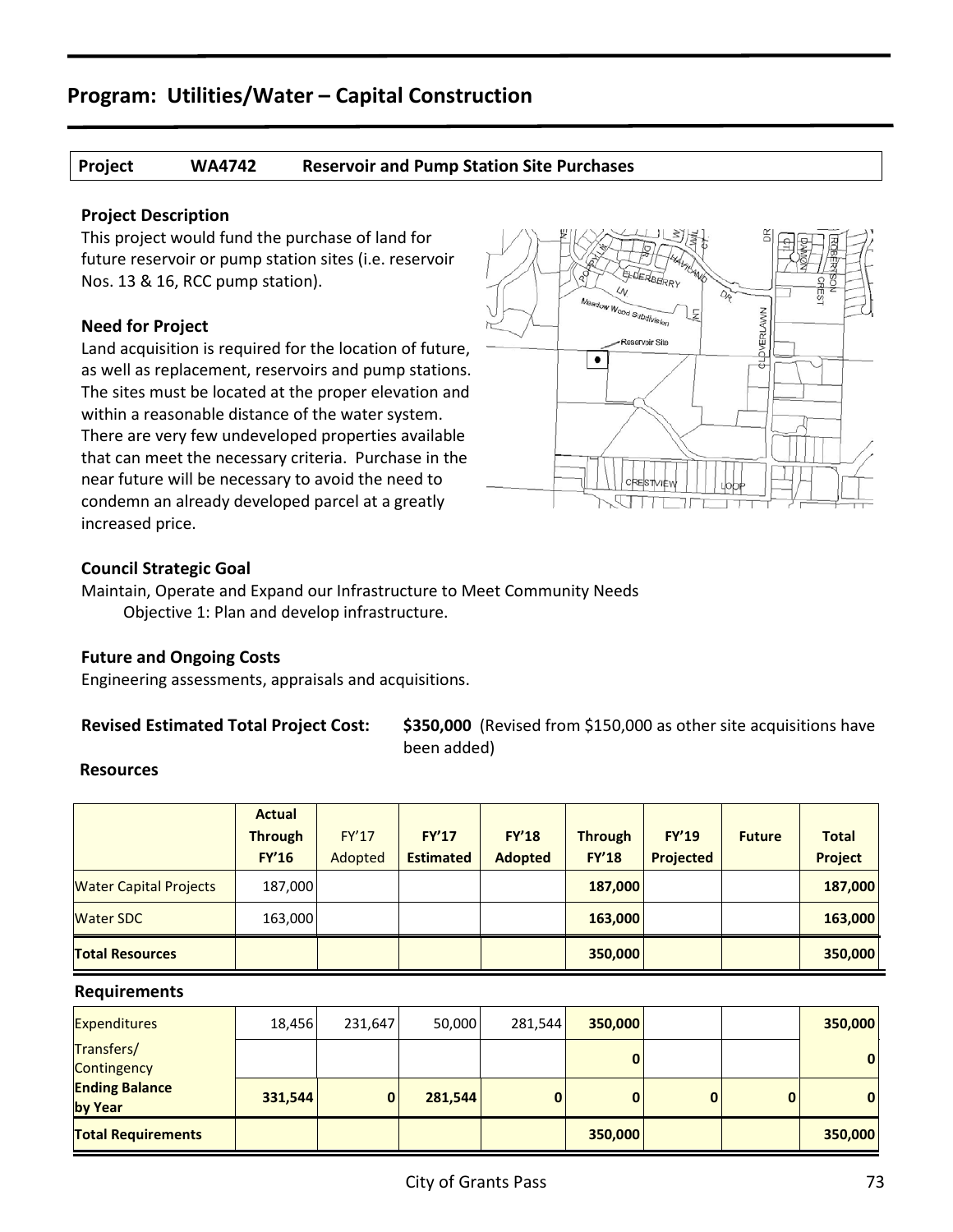## **Project WA4971 Meadow Wood Reservoir No. 16**

## **Project Description**

This project will build a new 1.3 million gallon water reservoir as identified in the Water Distribution Master Plan.

## **Need for Project**

The Water Distribution Master Plan calls for a new reservoir to serve Zone 2 customers in the southeast portion of the City. This project will accumulate the funds needed for the construction.



## **Council Strategic Goal**

Maintain, Operate and Expand our Infrastructure to Meet Community Needs Objective 2: Ensure water infrastructure needs are met.

## **Future and Ongoing Costs**

Property acquisition will occur through project WA4742. Design and construct.

**Estimated Total Project Cost: \$4,000,000** (Revised from \$1,575,000 with 2016 master plan)

#### **Resources**

|                               | <b>Actual</b>  |         |                  |                |                |              |               |              |
|-------------------------------|----------------|---------|------------------|----------------|----------------|--------------|---------------|--------------|
|                               | <b>Through</b> | FY'17   | <b>FY'17</b>     | <b>FY'18</b>   | <b>Through</b> | <b>FY'19</b> | <b>Future</b> | <b>Total</b> |
|                               | <b>FY'16</b>   | Adopted | <b>Estimated</b> | <b>Adopted</b> | <b>FY'18</b>   | Projected    |               | Project      |
| <b>Water Capital Projects</b> |                |         |                  |                | 0              |              | 3,000,000     | 3,000,000    |
| Water SDCs (69%)              |                |         |                  |                | $\bf{0}$       |              | 1,000,000     | 1,000,000    |
| <b>Total Resources</b>        |                |         |                  |                | 0              |              |               | 4,000,000    |

| <b>Expenditures</b>              |   |  | 0 |   |   | 4,000,000 4,000,000 |
|----------------------------------|---|--|---|---|---|---------------------|
| Transfers/<br>Contingency        |   |  | 0 |   |   | $\mathbf{0}$        |
| <b>Ending Balance</b><br>by Year | 0 |  | 0 | 0 | 0 | 0                   |
| <b>Total Requirements</b>        |   |  | U |   |   | 4,000,000           |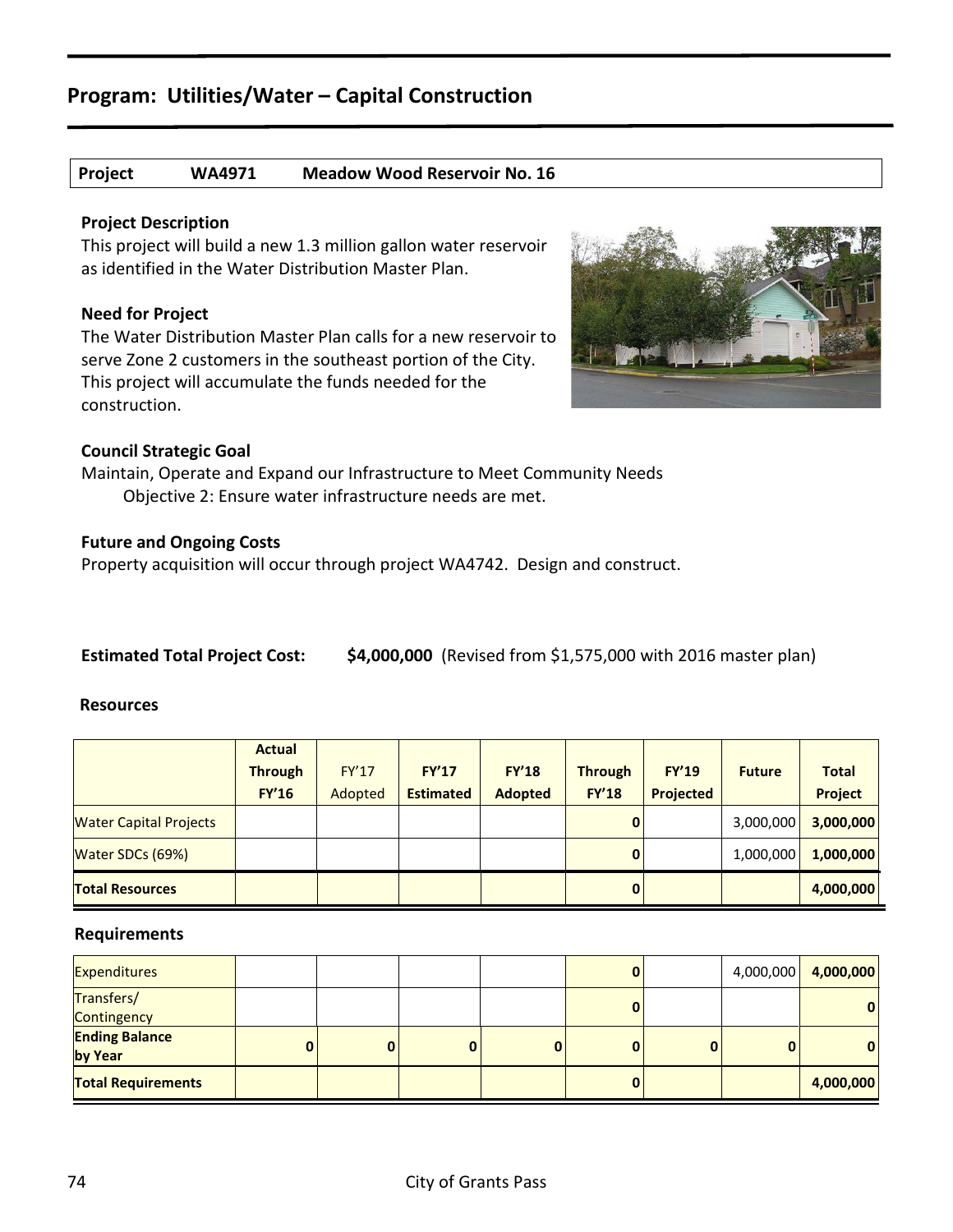## **Project WA5096 Water Treatment Plant Structural Repairs**

## **Project Description**

This project will fund many minor repairs necessary for the proper operation and long term maintenance of the Water Treatment Plant. Included items are: intake structure and bank stabilization, stairways and landings for basin access, basin valve repairs/replacement, lab expansion, covered pipe storage, chemical storage upgrades and sedimentation basin entrance and egress ladders.



## **Need for Project**

The project is needed for efficiency and for safety. It

will create a fund for a large number of small capital projects to ensure the longevity of the Water Treatment Plant and its supporting structures. In addition, many of the projects listed will bring current facilities into compliance with current OR-OSHA regulations and improve staff safety.

## **Council Strategic Goal**

Maintain, Operate and Expand our Infrastructure to Meet Community Needs Objective 2: Ensure water infrastructure needs are met.

## **Future and Ongoing Costs**

Evaluation and repair of deficiencies.

## **Estimated Total Project Cost: \$75,000/year as available** (Revised from \$90,000/year)

#### **Resources**

|                               | <b>Actual</b>  |         |                  |                |                |                  |               |                |
|-------------------------------|----------------|---------|------------------|----------------|----------------|------------------|---------------|----------------|
|                               | <b>Through</b> | FY'17   | FY'17            | FY'18          | <b>Through</b> | <b>FY'19</b>     | <b>Future</b> | <b>Total</b>   |
|                               | <b>FY'16</b>   | Adopted | <b>Estimated</b> | <b>Adopted</b> | <b>FY'18</b>   | <b>Projected</b> |               | <b>Project</b> |
| <b>Water Capital Projects</b> | 575,000        | 75.000  | 75.000           | 250.000        | 900,000        | 75.000           | 225.000       | 1,200,000      |
| <b>Total Resources</b>        |                |         |                  |                | 900,000        |                  |               | 1,200,000      |

| <b>Expenditures</b>              | 409,901 | 118,819 | 40,000  | 450,099 | 900,000  | 75,000 | 225,000 | 1,200,000    |
|----------------------------------|---------|---------|---------|---------|----------|--------|---------|--------------|
| Transfers/<br>Contingency        |         |         |         |         |          |        |         | $\mathbf{0}$ |
| <b>Ending Balance</b><br>by Year | 165,099 | 75,000  | 200,099 |         | $\bf{0}$ | 0      | 0       | $\mathbf{0}$ |
| <b>Total Requirements</b>        |         |         |         |         | 900,000  |        |         | 1,200,000    |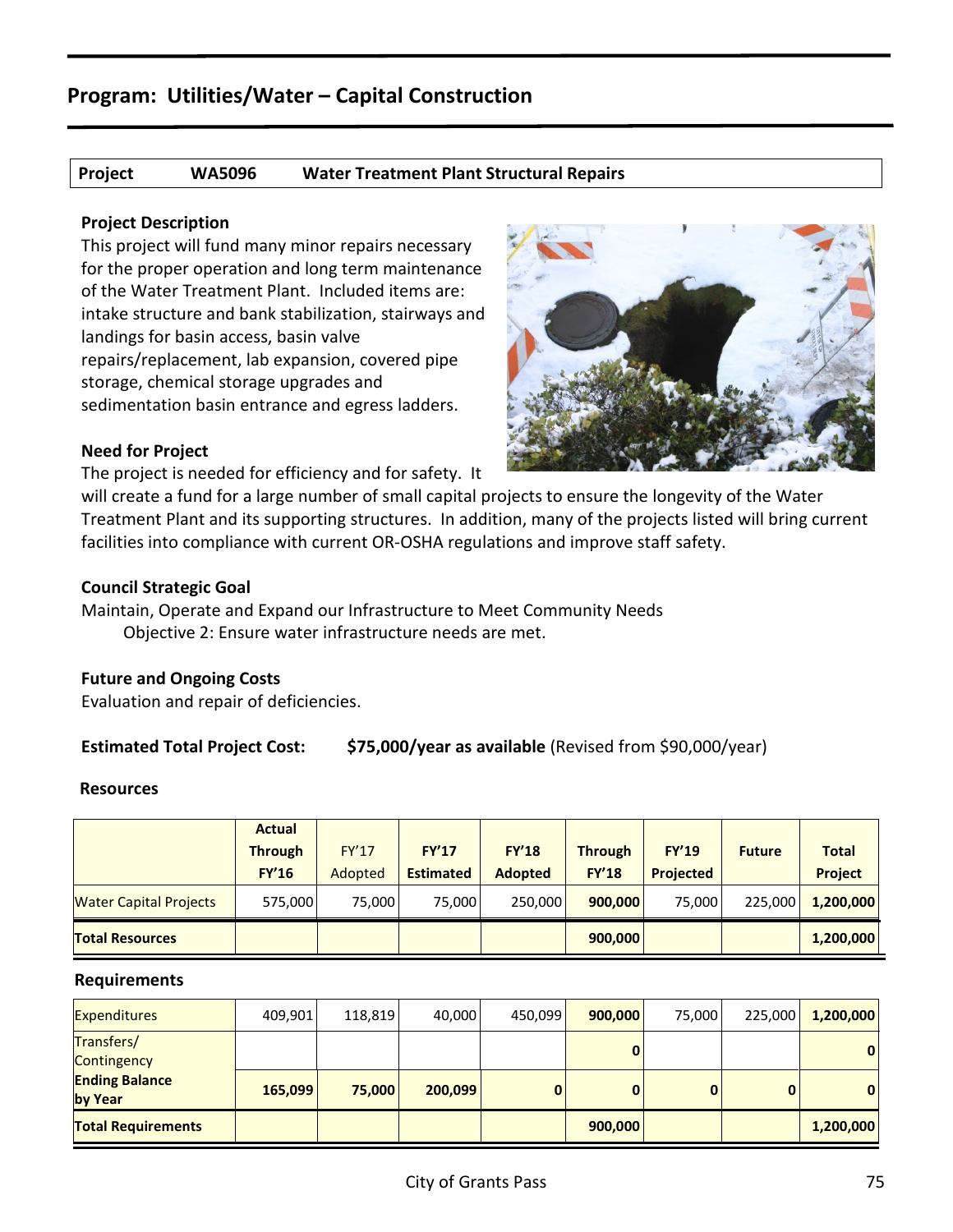## **Project WA6000 General Engineering Services**

## **Project Description**

In May 2008, the City of Grants Pass and Murray, Smith & Associates (MSA) entered into a new, 3-year Water Master Services Agreement for Professional Engineering and Permitting Services. In May 2013, a new 3-year Master Services Agreement with MSA was entered into. With this Agreement, a number of individual task orders will be assigned, negotiated and executed to undertake a variety of assignments on the City's water facilities.

## **Need for Project**

Given the nature of these individual assignments, it is desired for MSA to provide general engineering support and guidance for the overall water program to develop the specific individual tasks.

## **Council Strategic Goal**

Maintain, Operate and Expand our Infrastructure to Meet Community Needs Objective 2: Ensure water infrastructure needs are met.

## **Future and Ongoing Costs**

Development of new unidentified tasks.

## **Estimated Total Project Cost: \$20,000/year**

## **Resources**

|                               | <b>Actual</b>  |         |                  |                |                |                  |               |                |
|-------------------------------|----------------|---------|------------------|----------------|----------------|------------------|---------------|----------------|
|                               | <b>Through</b> | FY'17   | FY'17            | <b>FY'18</b>   | <b>Through</b> | <b>FY'19</b>     | <b>Future</b> | <b>Total</b>   |
|                               | <b>FY'16</b>   | Adopted | <b>Estimated</b> | <b>Adopted</b> | <b>FY'18</b>   | <b>Projected</b> |               | <b>Project</b> |
| <b>Water Capital Projects</b> | 180,000        | 20,000  | 20,000           | 20,000         | 220,000        | 20,000           | 60,000        | 300,000        |
| <b>Total Resources</b>        |                |         |                  |                | 220,000        |                  |               | 300,000        |

| <b>Expenditures</b>              | 149,952 | 41,954 | 25,000 | 45,048 | 220,000 | 20,000 | 60,000 | 300,000      |
|----------------------------------|---------|--------|--------|--------|---------|--------|--------|--------------|
| Transfers/<br>Contingency        |         |        |        |        | 0       |        |        | $\mathbf{0}$ |
| <b>Ending Balance</b><br>by Year | 30,048  | 0      | 25,048 |        | 0       | 0      |        | $\mathbf{0}$ |
| <b>Total Requirements</b>        |         |        |        |        | 220,000 |        |        | 300,000      |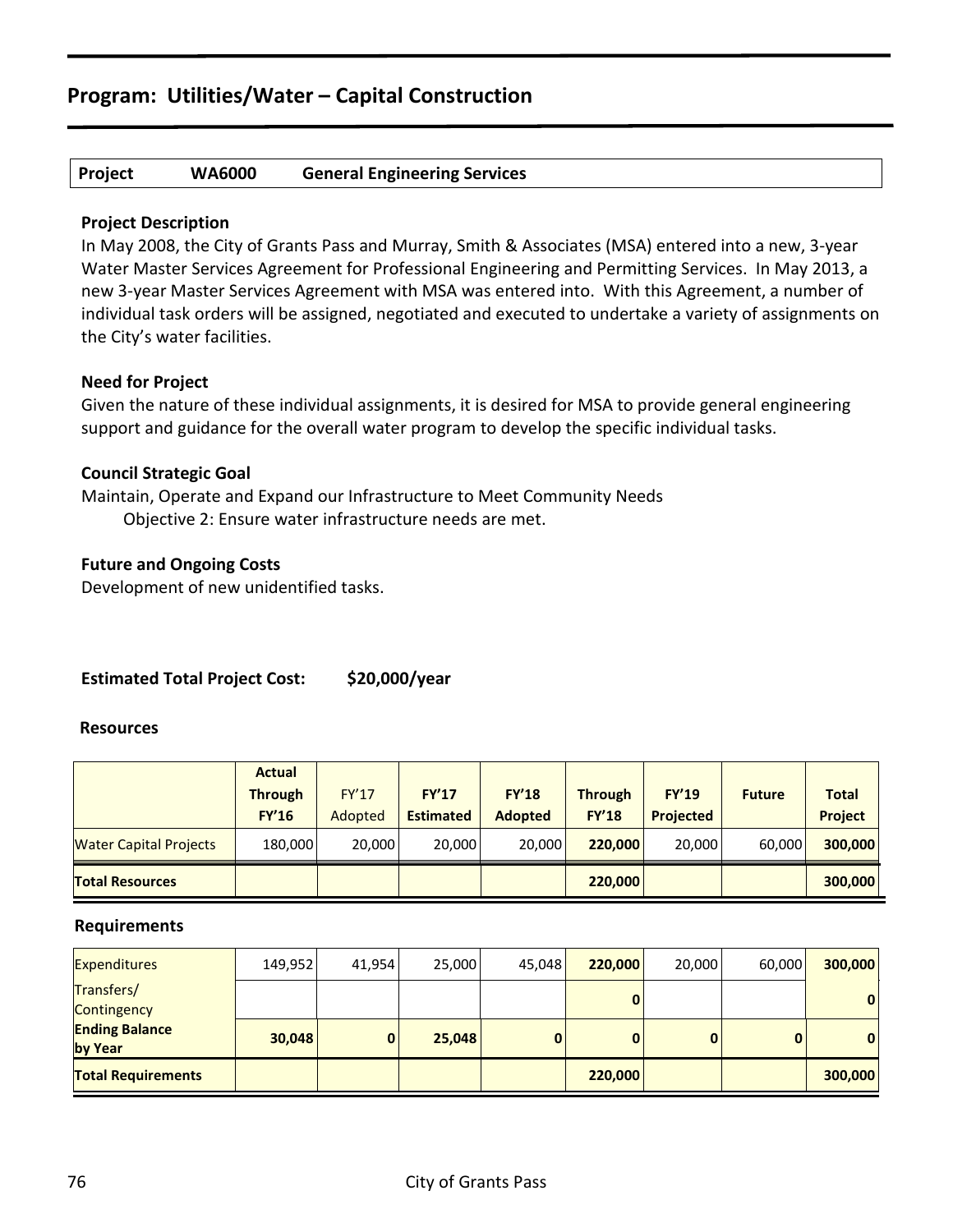## **Project WA6058 Water System Security Projects**

## **Project Description**

This project will install and/or upgrade system security at all water system facilities as needed/required. The first location for security improvements will be at the Water Treatment Plant.

## **Need for Project**

Currently, system security is in need of upgrade and standardization. This will be an ongoing project to upgrade security across the water system.

## **Council Strategic Goal**

Maintain, Operate and Expand our Infrastructure to Meet Community Needs Objective 2: Ensure water infrastructure needs are met.

## **Future and Ongoing Costs**

Evaluation and upgrade of unidentified deficiencies.

## **Estimated Total Project Cost: \$10,000/year as available** (Revised from \$20,000/year)

## **Resources**

|                               | <b>Actual</b>  |         |                  |                |                |                  |               |              |
|-------------------------------|----------------|---------|------------------|----------------|----------------|------------------|---------------|--------------|
|                               | <b>Through</b> | FY'17   | FY'17            | <b>FY'18</b>   | <b>Through</b> | <b>FY'19</b>     | <b>Future</b> | <b>Total</b> |
|                               | <b>FY'16</b>   | Adopted | <b>Estimated</b> | <b>Adopted</b> | <b>FY'18</b>   | <b>Projected</b> |               | Project      |
| <b>Water Capital Projects</b> | 120,000        | 10,000  | 10,000           | 10.000         | 140,000        | 10,000           | 60.000        | 210,000      |
| <b>Total Resources</b>        |                |         |                  |                | 140,000        |                  |               | 210,000      |

| <b>Expenditures</b>              | 78,507 | 13,532 | 12,000 | 49,493 | 140,000 | 10,000 | 60,000 | 210,000 |
|----------------------------------|--------|--------|--------|--------|---------|--------|--------|---------|
| Transfers/<br>Contingency        |        |        |        |        | 0       |        |        | 0       |
| <b>Ending Balance</b><br>by Year | 41,493 |        | 39,493 | 0      | 0       | 0      | 0      | 0       |
| <b>Total Requirements</b>        |        |        |        |        | 140,000 |        |        | 210,000 |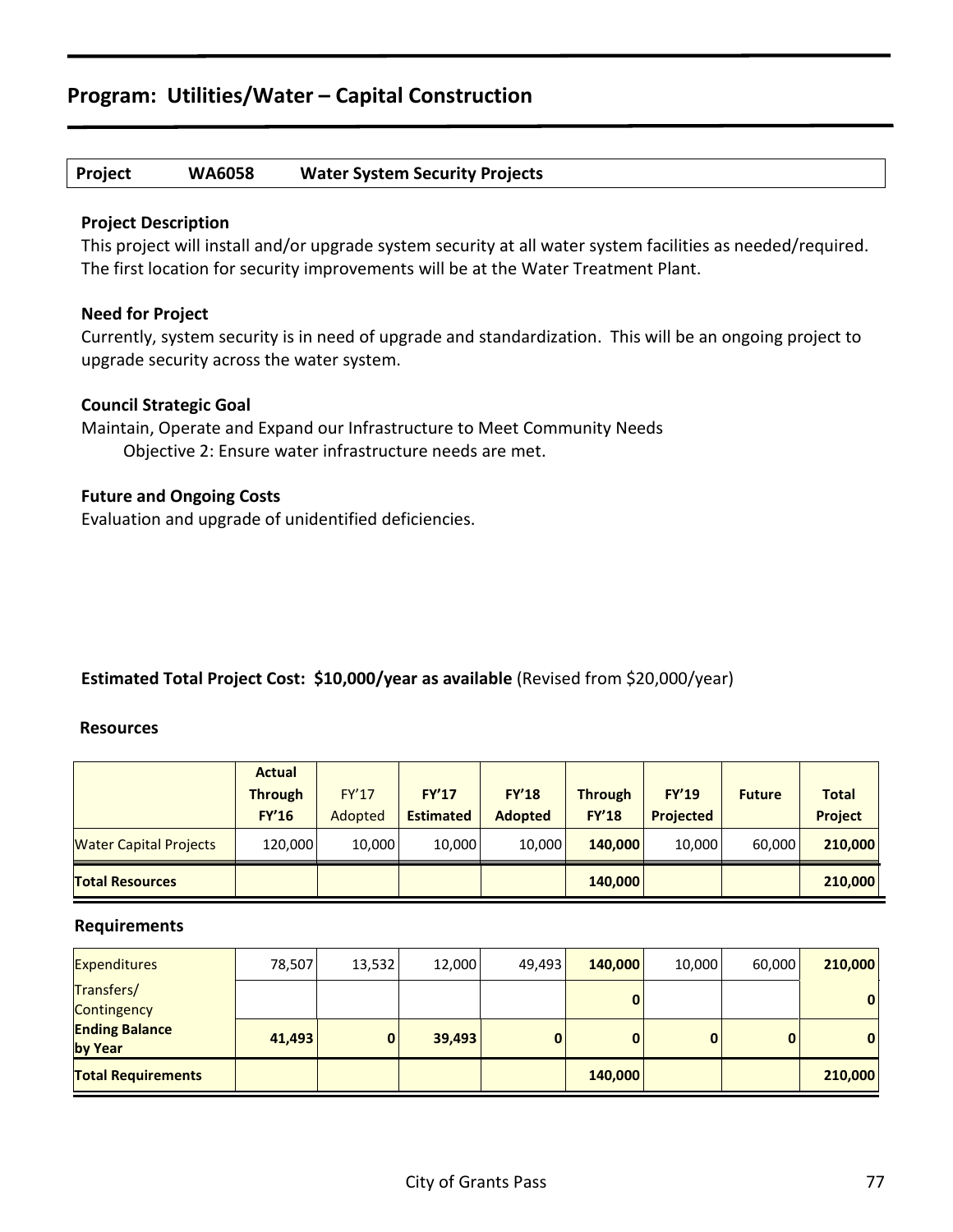## **Project WA6059 Pump Station Repairs**

## **Project Description**

This project will allow for miscellaneous repairs and or upgrades to the various pump stations located throughout the water system. Examples of such are pumps, motors, equipment replacement or refurbishment, control system upgrades, painting, etc.

## **Need for Project**

This project will account for repair or upgrade to pump station facilities as problems are identified. Additionally, pumps/motors will be changed out over a period of time to allow standardization of spare parts.

## **Council Strategic Goal**

Maintain, Operate and Expand our Infrastructure to Meet Community Needs Objective 2: Ensure water infrastructure needs are met.

## **Future and Ongoing Costs**

Evaluation and repair of unidentified deficiencies.

## **Estimated Total Project Cost: \$25,000/year as available**

#### **Resources**

|                               | <b>Actual</b>  |              |                  |                |                |                  |               |                |
|-------------------------------|----------------|--------------|------------------|----------------|----------------|------------------|---------------|----------------|
|                               | <b>Through</b> | <b>FY'17</b> | FY'17            | <b>FY'18</b>   | <b>Through</b> | <b>FY'19</b>     | <b>Future</b> | <b>Total</b>   |
|                               | <b>FY'16</b>   | Adopted      | <b>Estimated</b> | <b>Adopted</b> | <b>FY'18</b>   | <b>Projected</b> |               | <b>Project</b> |
| <b>Water Capital Projects</b> | 125.000        | 25,000       | 25,000           | 25,000         | 175,000        | 25,000           | 75.000        | 275,000        |
| <b>Total Resources</b>        |                |              |                  |                | 175,000        |                  |               | 275,000        |

| <b>Expenditures</b>              | 98,000 | 38,335 | 15,000 | 62,000 | 175,000 | 25,000 | 75,000 | 275,000      |
|----------------------------------|--------|--------|--------|--------|---------|--------|--------|--------------|
| Transfers/<br>Contingency        |        |        |        |        | 0       |        |        | $\mathbf{0}$ |
| <b>Ending Balance</b><br>by Year | 27,000 |        | 37,000 |        |         | o      |        | $\mathbf{0}$ |
| <b>Total Requirements</b>        |        |        |        |        | 175,000 |        |        | 275,000      |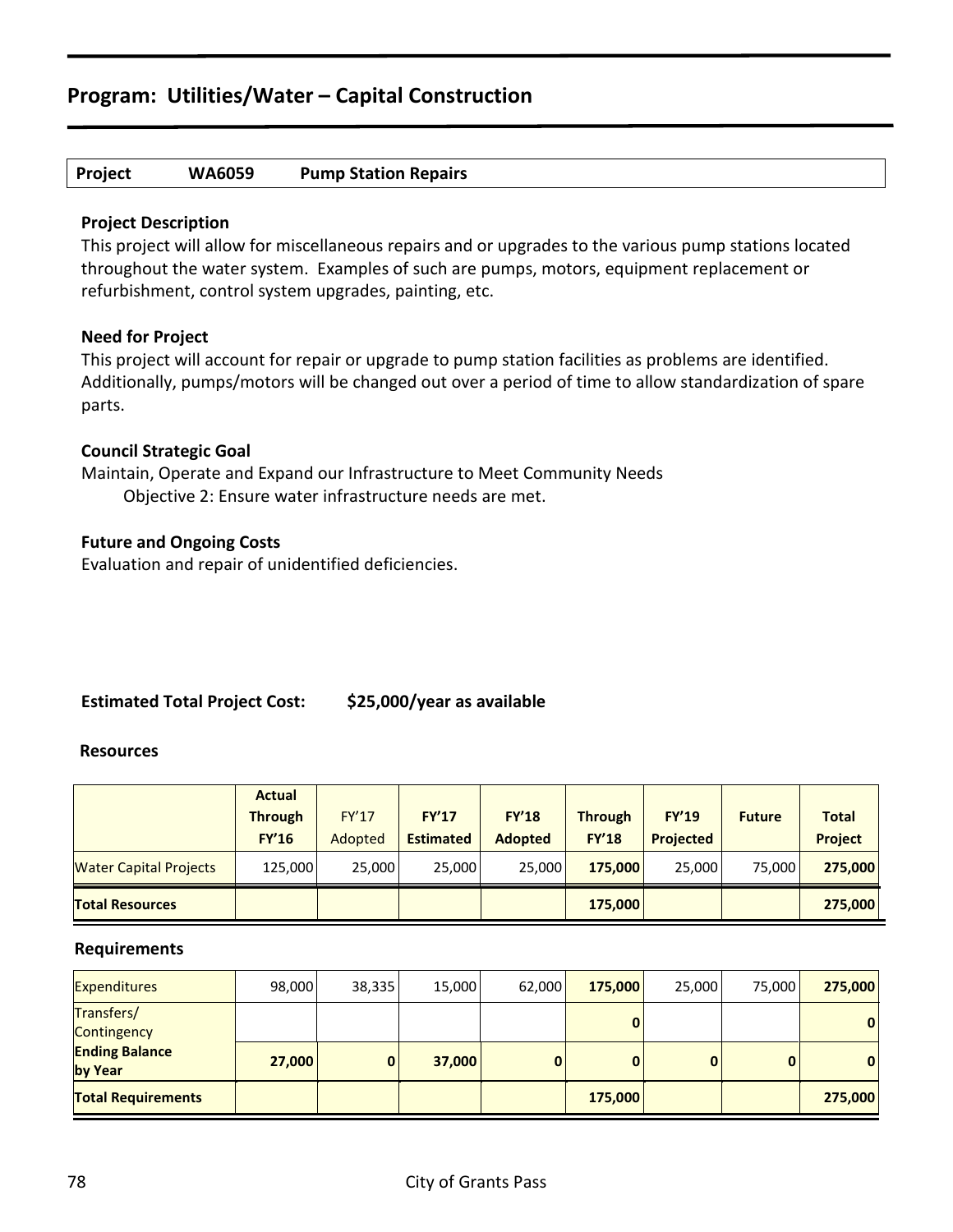## **Project WA6207 Water Treatment Plant Replacement**

## **Project Description**

This project will begin accumulating resources for a new Water Treatment Plant (WTP). The first steps to be accomplished are a siting study and property acquisition, pilot testing of processes/technologies and a public outreach program.

## **Need for Project**

A Facility Plan Update was completed in 2014. This facility planning effort evaluated options for the future of the WTP. These options ranged from temporary repairs, to rebuilding on-site, to relocation of the plant. The final recommended option was to build a new plant at a new location.

## **Council Strategic Goal**

Maintain, Operate and Expand our Infrastructure to Meet Community Needs Objective 2: Ensure water infrastructure needs are met.

## **Future and Ongoing Costs**

Once a siting study is complete and property purchased, final design of the new WTP will begin. It will take a minimum of 5 years to have the new WTP operational. The current estimated project cost is based upon the 2014 Facility Plan Update CIP.

**Estimated Total Project Cost: \$56,200,000** (Revised from \$24,500,000 after Facility Plan Update)

## **Resources**

|                               | <b>Actual</b><br><b>Through</b><br><b>FY'16</b> | FY'17<br>Adopted | FY'17<br><b>Estimated</b> | <b>FY'18</b><br><b>Adopted</b> | <b>Through</b><br><b>FY'18</b> | <b>FY'19</b><br><b>Projected</b> | <b>Future</b> | <b>Total</b><br>Project |
|-------------------------------|-------------------------------------------------|------------------|---------------------------|--------------------------------|--------------------------------|----------------------------------|---------------|-------------------------|
| <b>Water Capital Projects</b> | 4,960,000                                       | 2,765,000        | 2,765,000                 | 800,000                        | 8,525,000                      | 1,950,000                        |               | 5,425,000 15,900,000    |
| <b>Water SDC</b>              | 600,000                                         | 400.000          | 400,000                   | 500,000                        | 1,500,000                      | 150,000                          | 650,000       | 2,300,000               |
| <b>Bond</b>                   |                                                 |                  |                           |                                | $\mathbf{0}$                   |                                  |               | 38,000,000 38,000,000   |
| <b>Total Resources</b>        |                                                 |                  |                           |                                | 10,025,000                     |                                  |               | 56,200,000              |

| <b>Expenditures</b>              | 388,147   | 7,470,687 | 1,500,000 | 8,136,853 10,025,000 |  | 2,100,000 44,075,000 56,200,000 |
|----------------------------------|-----------|-----------|-----------|----------------------|--|---------------------------------|
| Transfers/<br>Contingency        |           |           |           | 0                    |  | $\mathbf{0}$                    |
| <b>Ending Balance</b><br>by Year | 5,171,853 | 24        | 6,836,853 |                      |  | $\mathbf{0}$                    |
| <b>Total Requirements</b>        |           |           |           | 10,025,000           |  | 56,200,000                      |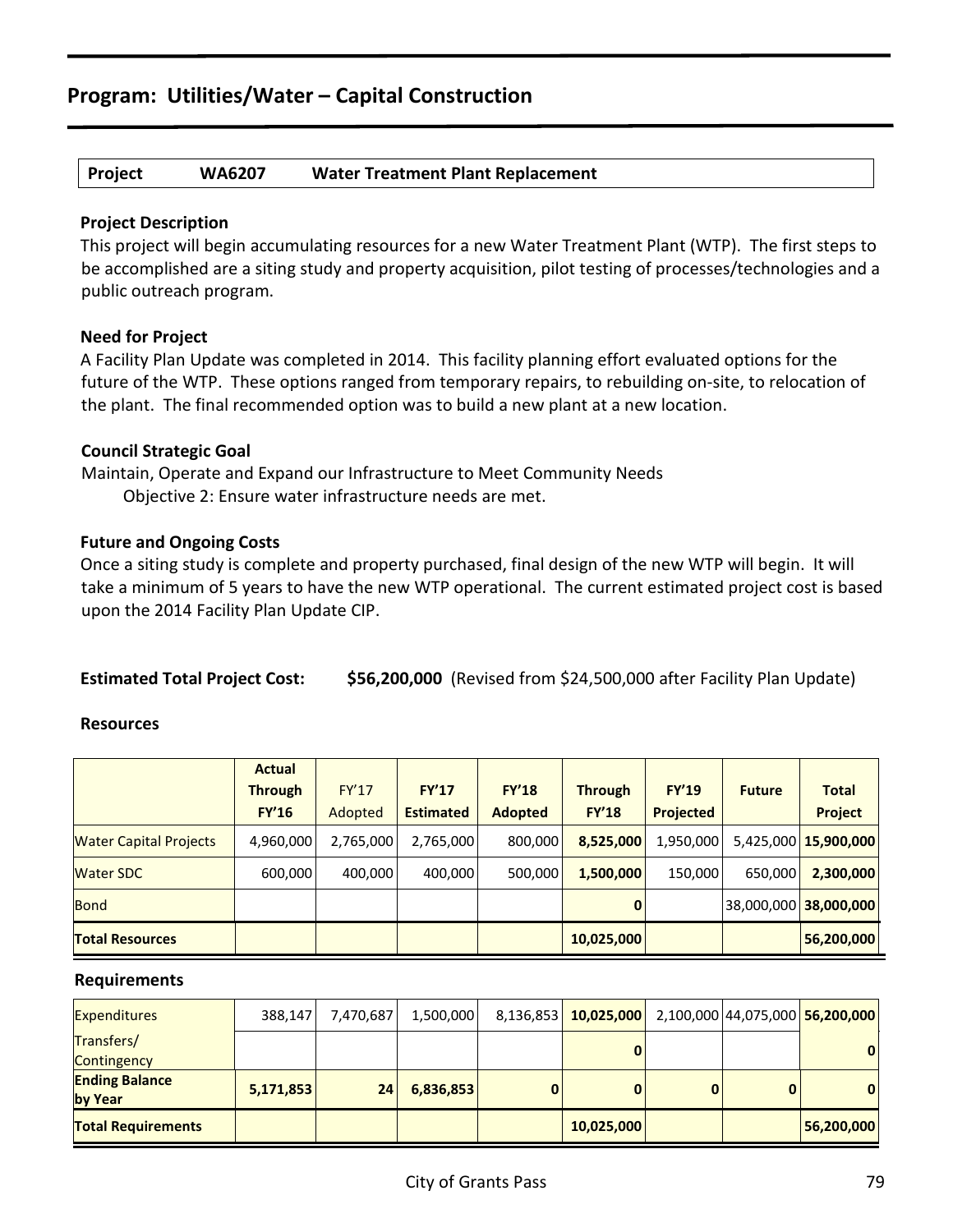## **Project WA6250 Water Rate & SDC Study**

## **Project Description**

This project will evaluate and recommend appropriate service area water system rates and System Development Charges (SDC) after the Water System Master Plans are all updated.

## **Need for Project**

Once the Urban Growth Boundary is adjusted, Water System Master Plans will need to be updated. As part of the plan updates, new Capital Improvement Plans (CIPs) will be developed. With new CIPs, water rate and SDC methodology will need to be updated to ensure adequacy. Accurate methodology helps to ensure new system users pay an appropriate share of costs.

## **Council Strategic Goal**

Provide Cooperative, Shared Leadership Involving Council, Staff and Community Objective 1: Evaluate/ensure financial stability of Utility Funds.

## **Future and Ongoing Costs**

Not applicable

## **Estimated Total Project Cost: \$70,000**

## **Resources**

|                               | <b>Actual</b>  |              |                  |                |                |                  |               |              |
|-------------------------------|----------------|--------------|------------------|----------------|----------------|------------------|---------------|--------------|
|                               | <b>Through</b> | <b>FY'17</b> | <b>FY'17</b>     | <b>FY'18</b>   | <b>Through</b> | <b>FY'19</b>     | <b>Future</b> | <b>Total</b> |
|                               | <b>FY'16</b>   | Adopted      | <b>Estimated</b> | <b>Adopted</b> | <b>FY'18</b>   | <b>Projected</b> |               | Project      |
| <b>Water Capital Projects</b> | 70,000         |              |                  |                | 70,000         |                  |               | 70,000       |
| <b>Water SDC</b>              |                |              |                  |                | $\mathbf{0}$   |                  |               | $\mathbf{0}$ |
| <b>Total Resources</b>        |                |              |                  |                | 70,000         |                  |               | 70,000       |

| <b>Expenditures</b>              | 93     | 65,000 | 45,000 | 24,907 | 70,000 |              | 70,000       |
|----------------------------------|--------|--------|--------|--------|--------|--------------|--------------|
| Transfers/<br>Contingency        |        |        |        |        | 0      |              | $\mathbf{0}$ |
| <b>Ending Balance</b><br>by Year | 69,907 | 0      | 24,907 |        | 0      | $\mathbf{0}$ | $\mathbf{0}$ |
| <b>Total Requirements</b>        |        |        |        |        | 70,000 |              | 70,000       |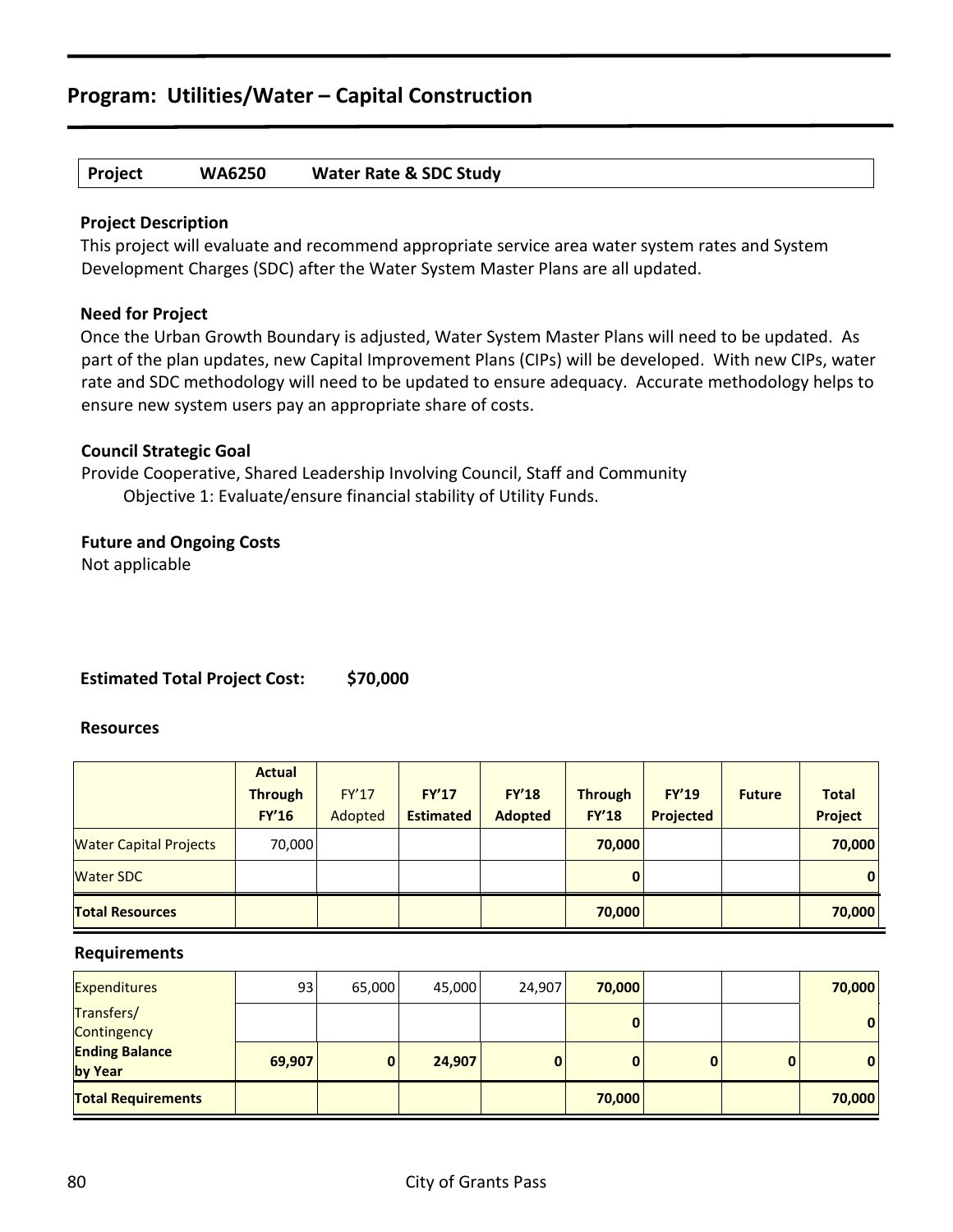## **Project WA6251 Purchase Portable Generator for Pump Stations**

## **Project Description**

Purchase a portable generator for use at remote pump station sites, which do not have emergency power generators. Some of the pump station sites require modifications to current configurations to adapt to the new generator.

## **Need for Project**

Existing portable generator has failed and requires replacement.

## **Council Strategic Goal**

Maintain, Operate and Expand our Infrastructure to Meet Community Needs Objective 2: Ensure water infrastructure needs are met.

## **Future and Ongoing Costs**

Adapting specific pump stations to generator electrical configuration. Routine and periodic maintenance.

## **Estimated Total Project Cost: \$125,000** revised from \$75,000 due to pump station configurations

#### **Resources**

|                               | <b>Actual</b>  |              |                  |                |                |                  |               |                |
|-------------------------------|----------------|--------------|------------------|----------------|----------------|------------------|---------------|----------------|
|                               | <b>Through</b> | <b>FY'17</b> | FY'17            | <b>FY'18</b>   | <b>Through</b> | <b>FY'19</b>     | <b>Future</b> | <b>Total</b>   |
|                               | <b>FY'16</b>   | Adopted      | <b>Estimated</b> | <b>Adopted</b> | <b>FY'18</b>   | <b>Projected</b> |               | <b>Project</b> |
| <b>Water Capital Projects</b> | 75.000         | 50,000       | 50,000           |                | 125,000        |                  |               | 125,000        |
| <b>Total Resources</b>        |                |              |                  |                | 125,000        |                  |               | 125,000        |

| <b>Expenditures</b>              | 56,800 | 50,000 | 20,000 | 48,200 | 125,000 |   | 125,000 |
|----------------------------------|--------|--------|--------|--------|---------|---|---------|
| Transfers/<br>Contingency        |        |        |        |        | 0       |   | 0       |
| <b>Ending Balance</b><br>by Year | 18,200 | 0      | 48,200 |        | 0       | 0 | 0       |
| <b>Total Requirements</b>        |        |        |        |        | 125,000 |   | 125,000 |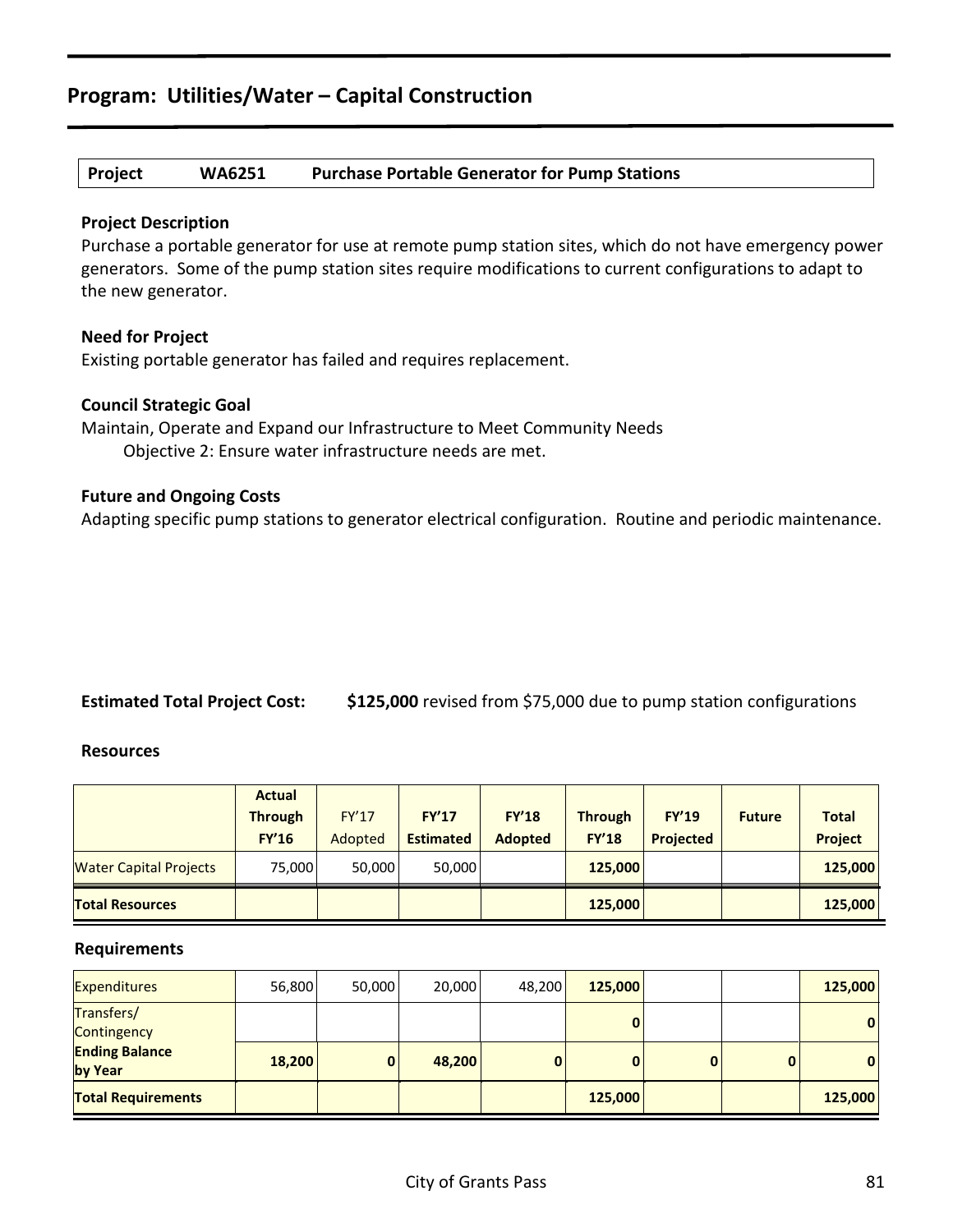## **Project WA6252 Arc Flash Study WA and SE**

## **Project Description**

This project will implement an arc flash hazard program to supplement/enhance our existing electrical safety program and provide additional safety measures for our employees. The project will complete an arc flash study at the Water and Wastewater Plants, as well as at the remote facilities. The intent is to label all electrical equipment with OR-OSHA compliant labels in regards to arc flash.

## **Need for Project**

To provide compliance with OR-OSHA mandates.

## **Council Strategic Goal**

Maintain, Operate and Expand our Infrastructure to Meet Community Needs Objective 2: Ensure water infrastructure needs are met. Objective 3: Ensure sewer infrastructure needs are met.

## **Future and Ongoing Costs**

Normal and routine maintenance.

## **Estimated Total Project Cost: \$100,000**

#### **Resources**

|                               | <b>Actual</b>  |              |                  |                |                |                  |               |              |
|-------------------------------|----------------|--------------|------------------|----------------|----------------|------------------|---------------|--------------|
|                               | <b>Through</b> | <b>FY'17</b> | FY'17            | <b>FY'18</b>   | <b>Through</b> | <b>FY'19</b>     | <b>Future</b> | <b>Total</b> |
|                               | <b>FY'16</b>   | Adopted      | <b>Estimated</b> | <b>Adopted</b> | <b>FY'18</b>   | <b>Projected</b> |               | Project      |
| <b>Water Capital Projects</b> | 65,000         |              |                  |                | 65,000         |                  |               | 65,000       |
| <b>Wastewater Ops</b>         | 35,000         |              |                  |                | 35,000         |                  |               | 35,000       |
| <b>Total Resources</b>        |                |              |                  |                | 100,000        |                  |               | 100,000      |

| <b>Expenditures</b>       | 0       | 60,000 | 5,000  | 95,000 | 100,000 |   |   | 100,000      |
|---------------------------|---------|--------|--------|--------|---------|---|---|--------------|
| Transfers/                |         |        |        |        | 0       |   |   | $\mathbf{0}$ |
| Contingency               |         |        |        |        |         |   |   |              |
| <b>Ending Balance</b>     | 100,000 | 0      | 95,000 |        | 0       | 0 | O | $\mathbf{0}$ |
| by Year                   |         |        |        |        |         |   |   |              |
| <b>Total Requirements</b> |         |        |        |        | 100,000 |   |   | 100,000      |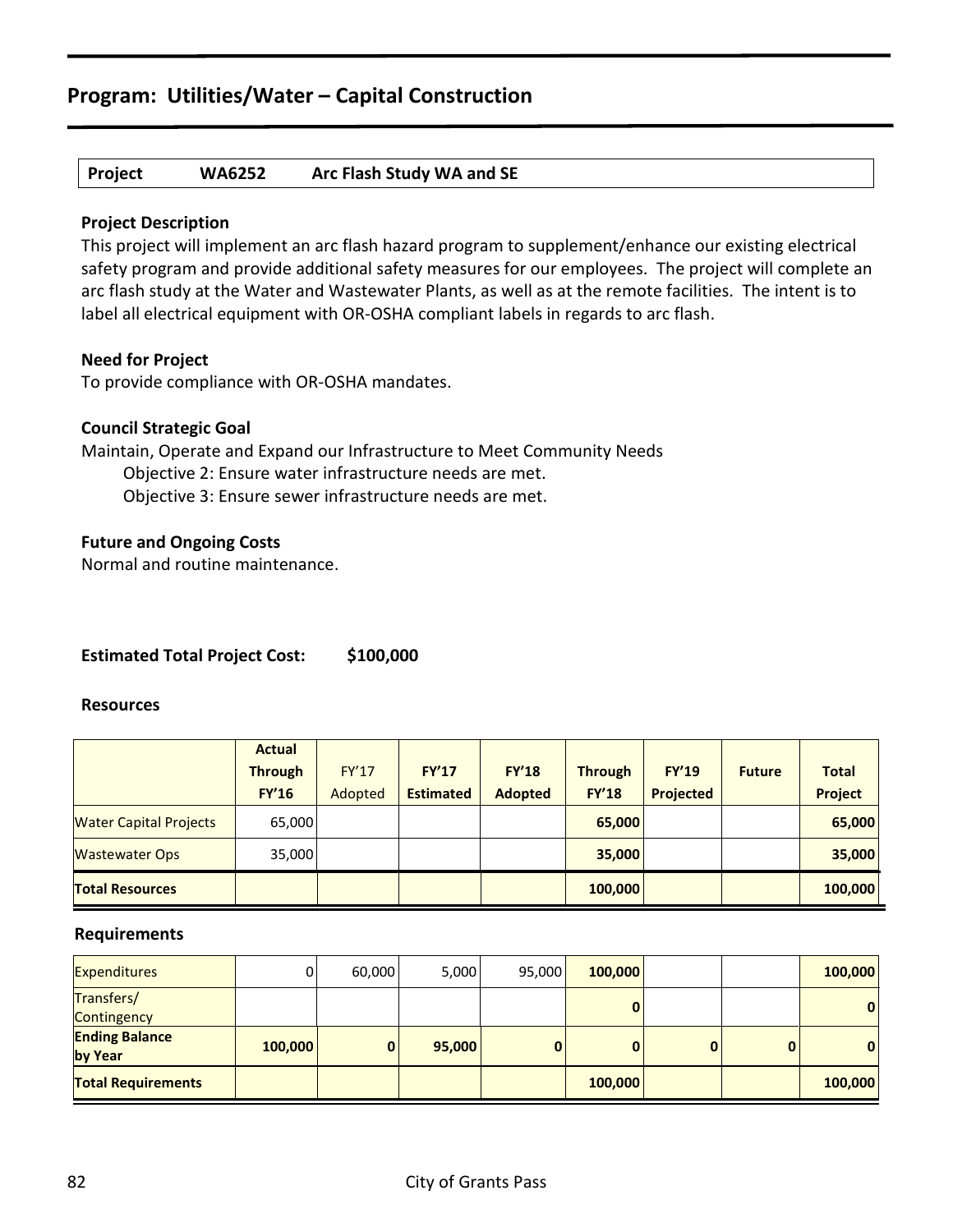## **Project WA6253 Small Main Replacement**

## **Project Description**

This is an ongoing program to replace old, undersized cast iron water mains. Identified water mains to be replaced are listed below:

SW Short Street Street Switchers SW I Street between Leonard & Western NW Lynwood Place and SE Waterman SE Waterman NW Prospect Avenue between Manzanita and Bellevue SE Gene NW Bellevue Place – Highland to Kinny and Kinny to Prospect

## **Need for Project**

The mains to be replaced do not meet adopted water service standards. Fire flow capacity is not provided and there is a relatively high rate of leak repairs. The pipes are typically clogged with rust or hardness deposits producing low delivery pressures during use. Where possible, the mains are replaced prior to scheduled street overlays.

## **Council Strategic Goal**

Maintain, Operate and Expand our Infrastructure to Meet Community Needs Objective 2: Ensure water infrastructure needs are met.

## **Future and Ongoing Costs**

Periodic and routine maintenance.

## **Estimated Total Project Cost: \$1,100,000** (Revised from \$355,000)

#### **Resources**

|                               | <b>Actual</b>  |         |                  |                |                |              |               |                |
|-------------------------------|----------------|---------|------------------|----------------|----------------|--------------|---------------|----------------|
|                               | <b>Through</b> | FY'17   | FY'17            | <b>FY'18</b>   | <b>Through</b> | <b>FY'19</b> | <b>Future</b> | <b>Total</b>   |
|                               | <b>FY'16</b>   | Adopted | <b>Estimated</b> | <b>Adopted</b> | <b>FY'18</b>   | Projected    |               | <b>Project</b> |
| <b>Water Capital Projects</b> | 400,000        | 300,000 | 300,000          | 220,000        | 920,000        |              |               | 920,000        |
| <b>General Fund</b>           | 50,000         | 130,000 | 130,000          |                | 180,000        |              |               | 180,000        |
|                               |                |         |                  |                | $\mathbf{0}$   |              |               | $\bf{0}$       |
| <b>Total Resources</b>        |                |         |                  |                | 1,100,000      |              |               | 1,100,000      |

| <b>Expenditures</b>              | 184,458 | 446,166 | 300,000 | 615,542 | 1,100,000 |   |   | 1,100,000 |
|----------------------------------|---------|---------|---------|---------|-----------|---|---|-----------|
| Transfers/<br>Contingency        |         |         |         |         |           |   |   | 0         |
| <b>Ending Balance</b><br>by Year | 265,542 | 0       | 395,542 |         | 0         | 0 | 0 | 0         |
| <b>Total Requirements</b>        |         |         |         |         | 1,100,000 |   |   | 1,100,000 |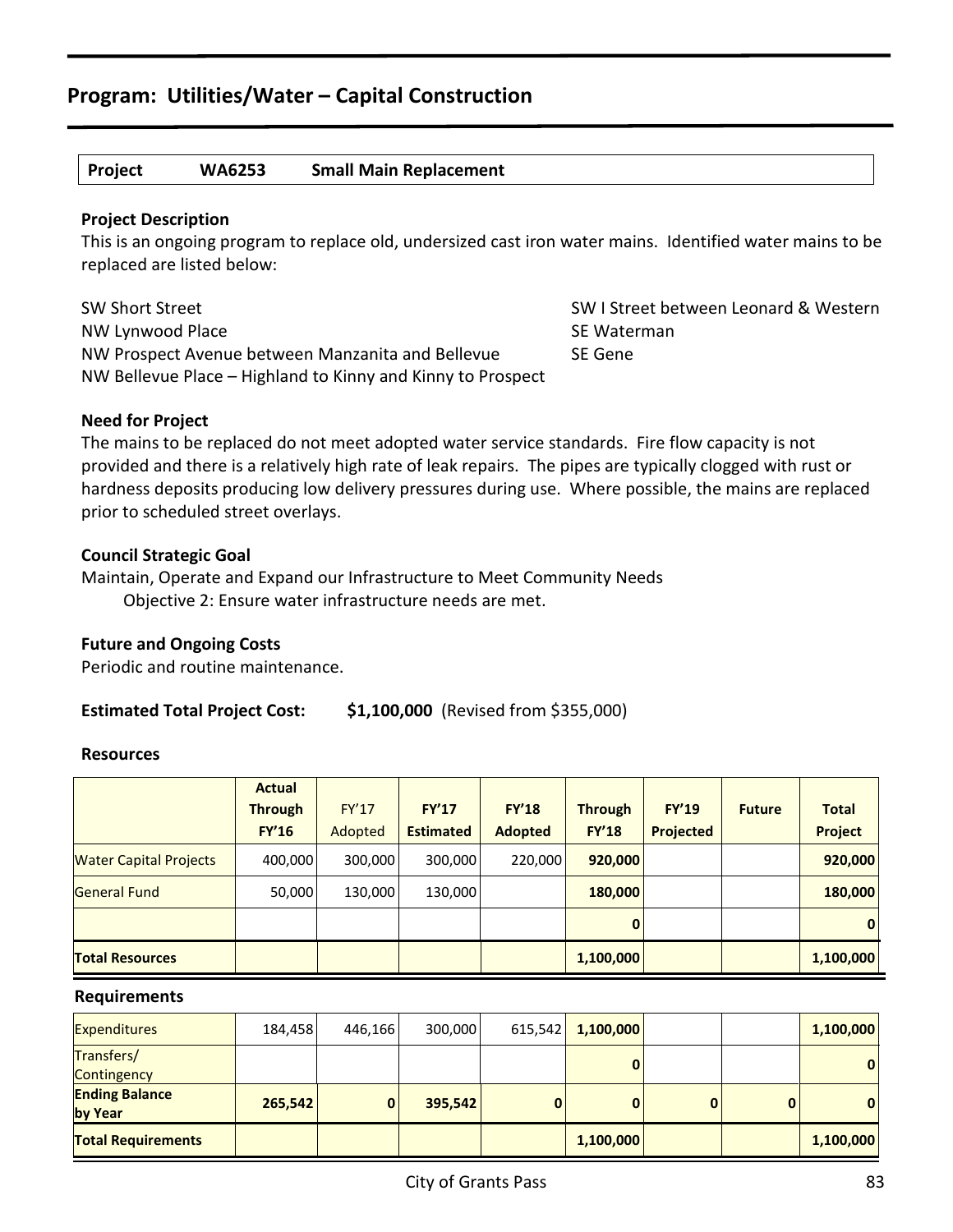## **Project WA6329 UDF Program**

## **Project Description**

This project will provide the funding to implement a unidirectional flushing (UDF) program.

## **Need for Project**

Annual flushing of the distribution system piping will reduce in-system chlorine demand. As part of the water distribution system master planning effort completed in 2016, a UDF pilot study was conducted. The pilot study resulted in better management of disinfection by-products. This project will develop a system wide flushing plan and purchase of necessary equipment.

## **Council Strategic Goal**

Maintain, Operate and Expand our Infrastructure to Meet Community Needs Objective 2: Ensure water infrastructure needs are met.

## **Future and Ongoing Costs**

Routine operation and maintenance associated with annual flushing operations.

## **Estimated Total Project Cost: \$100,000**

## **Resources**

|                                  | <b>Actual</b><br><b>Through</b><br><b>FY'16</b> | FY'17<br>Adopted | <b>FY'17</b><br><b>Estimated</b> | <b>FY'18</b><br><b>Adopted</b> | <b>Through</b><br><b>FY'18</b> | <b>FY'19</b><br><b>Projected</b> | <b>Future</b> | <b>Total</b><br><b>Project</b> |
|----------------------------------|-------------------------------------------------|------------------|----------------------------------|--------------------------------|--------------------------------|----------------------------------|---------------|--------------------------------|
| <b>Water Capital</b><br>Projects |                                                 |                  |                                  | 100,000                        | 100,000                        |                                  |               | 100,000                        |
|                                  |                                                 |                  |                                  |                                | $\mathbf{0}$                   |                                  |               | $\overline{0}$                 |
|                                  |                                                 |                  |                                  |                                | $\mathbf{0}$                   |                                  |               | $\mathbf{0}$                   |
| <b>Total Resources</b>           |                                                 |                  |                                  |                                | 100,000                        |                                  |               | 100,000                        |

| <b>Expenditures</b>              |   |          | 100,000 | 100,000      |   | 100,000      |
|----------------------------------|---|----------|---------|--------------|---|--------------|
| Transfers/<br>Contingency        |   |          |         | 0            |   | $\mathbf{0}$ |
| <b>Ending Balance</b><br>by Year | 0 | $\bf{0}$ | 0       | $\mathbf{0}$ | 0 | 0            |
| <b>Total Requirements</b>        |   |          |         | 100,000      |   | 100,000      |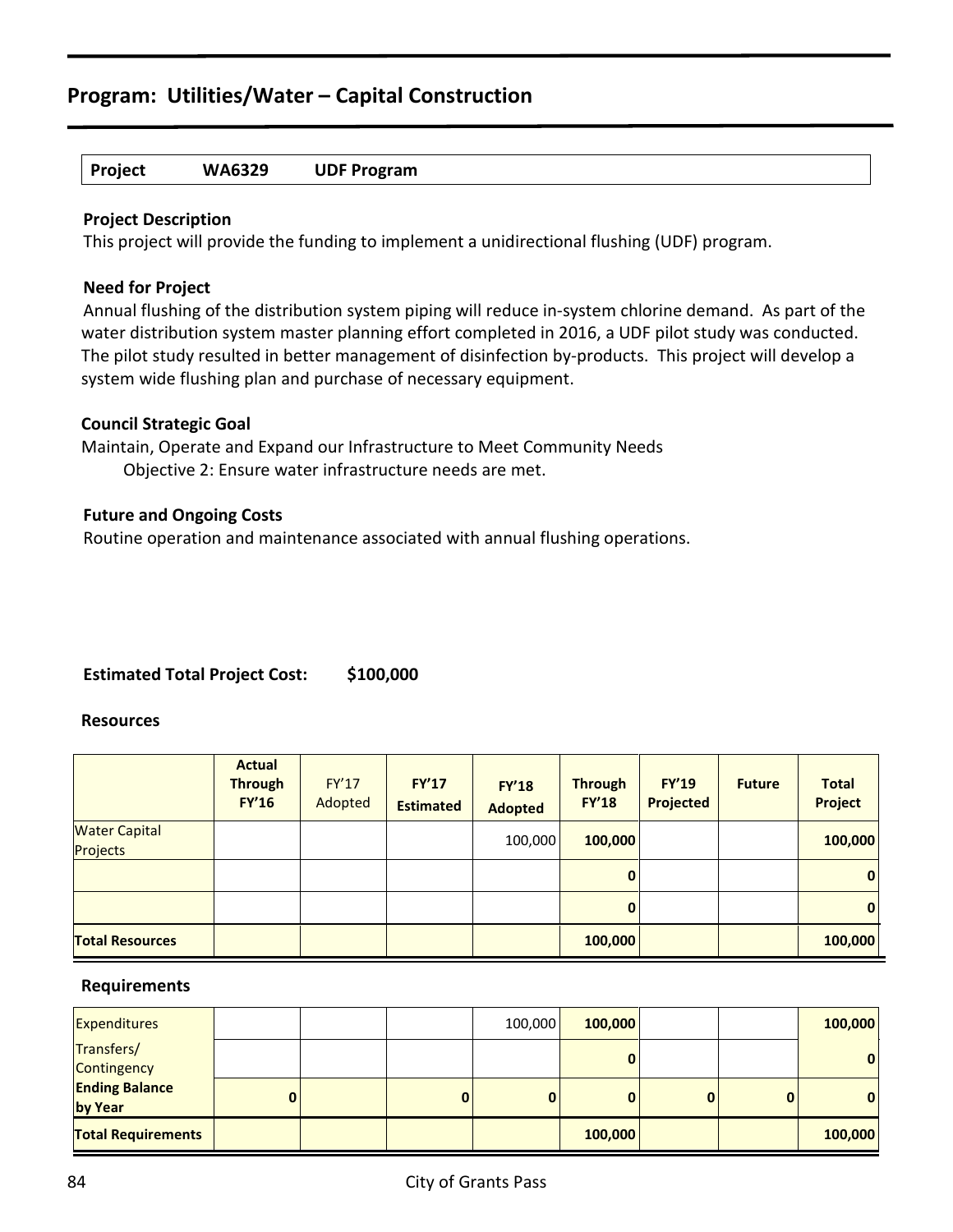## **Project WA6330 Freeze Protect ARVs on Pedestrian Bridge**

## **Project Description**

This project will evaluate methods to freeze protect the air release valves (ARVs) on the pedestrian bridge.

## **Need for Project**

Water pipeline insulation near the taps for the ARVs on the pedestrian bridge are in need of repair. Do to the extremely limited access, we want to ensure the correct freeze protection is incorporated into the design/repairs.

## **Council Strategic Goal**

Maintain, Operate and Expand our Infrastructure to Meet Community Needs Objective 2: Ensure water infrastructure needs are met.

## **Future and Ongoing Costs**

Once the correct method of freeze protection is established, the costs will be adjusted accordingly.

## **Estimated Total Project Cost: \$50,000**

#### **Resources**

|                                  | <b>Actual</b><br><b>Through</b><br><b>FY'16</b> | <b>FY'17</b><br>Adopted | <b>FY'17</b><br><b>Estimated</b> | <b>FY'18</b><br><b>Adopted</b> | <b>Through</b><br><b>FY'18</b> | <b>FY'19</b><br>Projected | <b>Future</b> | <b>Total</b><br><b>Project</b> |
|----------------------------------|-------------------------------------------------|-------------------------|----------------------------------|--------------------------------|--------------------------------|---------------------------|---------------|--------------------------------|
| <b>Water Capital</b><br>Projects |                                                 |                         |                                  | 50,000                         | 50,000                         |                           |               | 50,000                         |
| <b>Total Resources</b>           |                                                 |                         |                                  |                                | 50,000                         |                           |               | 50,000                         |

| Expenditures                     |              |             | 50,000 | 50,000 |          | 50,000 |
|----------------------------------|--------------|-------------|--------|--------|----------|--------|
| Transfers/<br>Contingency        |              |             |        |        |          | 0      |
| <b>Ending Balance</b><br>by Year | $\mathbf{0}$ | $\mathbf 0$ | 0      |        | $\bf{0}$ | 0      |
| <b>Total Requirements</b>        |              |             |        | 50,000 |          | 50,000 |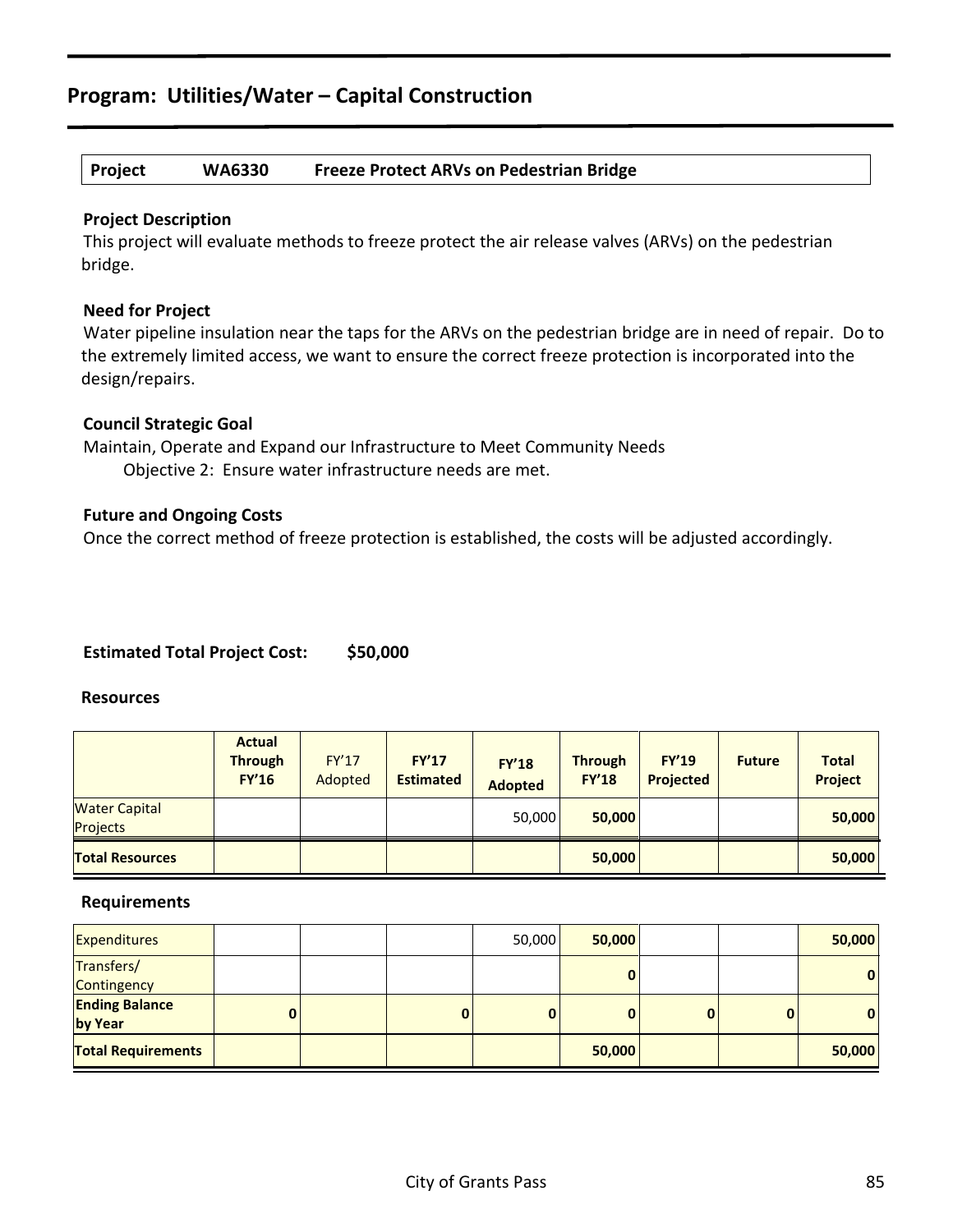## **Project WA6331 Seismic Evaluation PS & Reservoirs**

## **Project Description**

This project will perform seismic evaluations and recommendations for water pump stations and reservoirs.

## **Need for Project**

The Water Distribution System Master Plan completed in 2016 identified a capital project to evaluate pump stations and reservoirs for seismic resiliency. The intent of the evaluation is to identify system vulnerabilities and work towards developing a plan to meet seismic response and recovery goals for water utilities presented in the Oregon Resilience Plan.

## **Council Strategic Goal**

Maintain, Operate and Expand our Infrastructure to Meet Community Needs Objective 2: Ensure water infrastructure needs are met.

## **Future and Ongoing Costs**

Future costs will be developed based upon the recommendations of the evaluations.

## **Estimated Total Project Cost: \$100,000**

#### **Resources**

|                                  | <b>Actual</b><br><b>Through</b><br><b>FY'16</b> | <b>FY'17</b><br>Adopted | <b>FY'17</b><br><b>Estimated</b> | <b>FY'18</b><br><b>Adopted</b> | <b>Through</b><br><b>FY'18</b> | <b>FY'19</b><br><b>Projected</b> | <b>Future</b> | <b>Total</b><br><b>Project</b> |
|----------------------------------|-------------------------------------------------|-------------------------|----------------------------------|--------------------------------|--------------------------------|----------------------------------|---------------|--------------------------------|
| <b>Water Capital</b><br>Projects |                                                 |                         |                                  | 100,000                        | 100,000                        |                                  |               | 100,000                        |
| <b>Total Resources</b>           |                                                 |                         |                                  |                                | 100,000                        |                                  |               | 100,000                        |

| <b>Expenditures</b>              |   |   | 100,000  | 100,000 |   |          | 100,000      |
|----------------------------------|---|---|----------|---------|---|----------|--------------|
| Transfers/<br>Contingency        |   |   |          |         |   |          | $\mathbf{0}$ |
| <b>Ending Balance</b><br>by Year | 0 | 0 | $\bf{0}$ | 0       | 0 | $\bf{0}$ | $\mathbf{0}$ |
| <b>Total Requirements</b>        |   |   |          | 100,000 |   |          | 100,000      |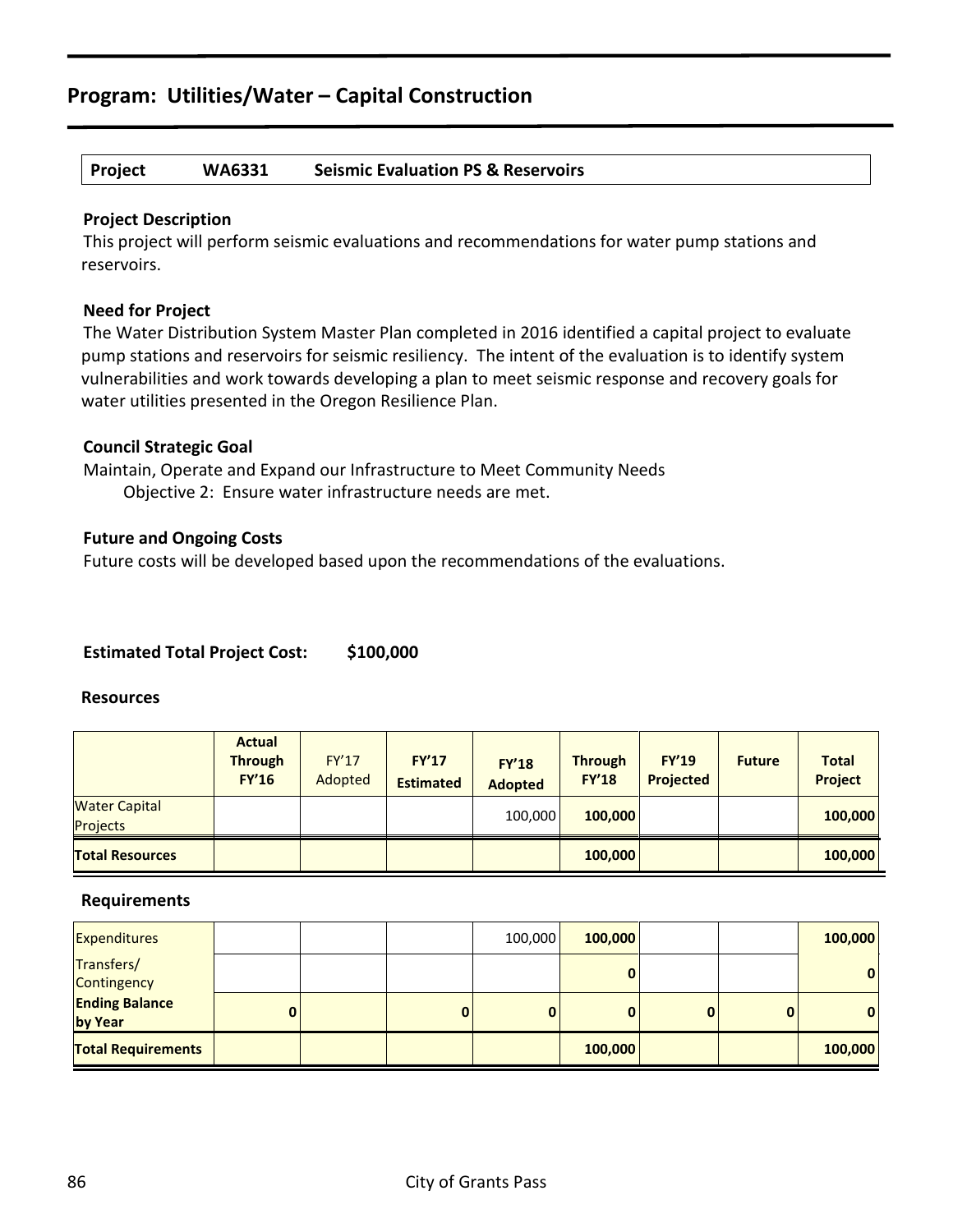## **Project WA6332 Vine Street Water Line Replacement**

## **Project Description**

This project will replace a deteriorated ductile iron water main from Morgan Lane north on Vine Street for approximately 1,100 linear feet. Due to recent failures of the existing line, a corrosion study will be conducted prior to final design. The new water main will be up-sized to comply with our recently completed master plan.

## **Need for Project**

The existing ductile iron pipeline is deteriorated and has several recent failures.

## **Council Strategic Goal**

Maintain, Operate and Expand our Infrastructure to Meet Community Needs Objective 2: Ensure water infrastructure needs are met.

## **Future and Ongoing Costs**

Periodic and routine maintenance.

## **Estimated Total Project Cost: \$400,000**

#### **Resources**

|                                  | <b>Actual</b><br><b>Through</b><br><b>FY'16</b> | <b>FY'17</b><br>Adopted | <b>FY'17</b><br><b>Estimated</b> | <b>FY'18</b><br><b>Adopted</b> | <b>Through</b><br><b>FY'18</b> | <b>FY'19</b><br>Projected | <b>Future</b> | <b>Total</b><br><b>Project</b> |
|----------------------------------|-------------------------------------------------|-------------------------|----------------------------------|--------------------------------|--------------------------------|---------------------------|---------------|--------------------------------|
| <b>Water Capital</b><br>Projects |                                                 |                         |                                  | 400,000                        | 400.000                        |                           |               | 400,000                        |
| <b>Total Resources</b>           |                                                 |                         |                                  |                                | 400,000                        |                           |               | 400,000                        |

| <b>Expenditures</b>              |   |          | 400,000  | 400,000 |   |          | 400,000      |
|----------------------------------|---|----------|----------|---------|---|----------|--------------|
| Transfers/<br>Contingency        |   |          |          | 0       |   |          | $\mathbf{0}$ |
| <b>Ending Balance</b><br>by Year | 0 | $\bf{0}$ | $\bf{0}$ | 0       | 0 | $\bf{0}$ | $\mathbf{0}$ |
| <b>Total Requirements</b>        |   |          |          | 400,000 |   |          | 400,000      |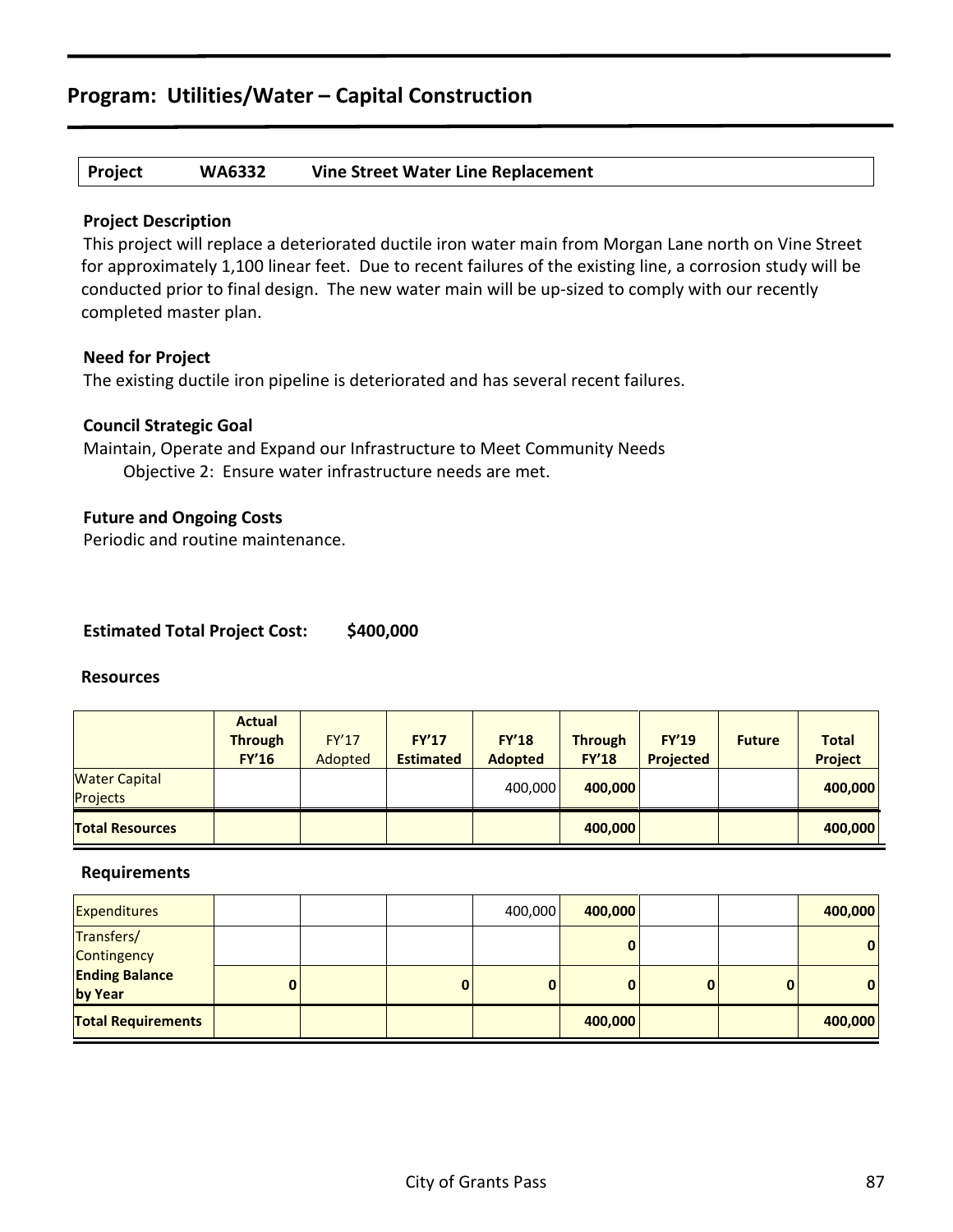## **Project WA5094 Water Distribution System Master Plan Update**

## **Project Description**

This project will update the Water Distribution System Master Plan completed in 2001.

## **Need for Project**

The Council is in the process of expanding the Urban Growth Boundary. Part of that process requires a review of the infrastructure needed to serve the new area. The Master Plan Update will identify infrastructure requirements and sizing to serve the enlarged Urban Growth Boundary. A condition assessment of all pump stations and reservoirs will also be conducted as part of the Master Plan Update.

## **Council Strategic Goal**

Maintain, Operate and Expand our Infrastructure to Meet Community Needs Objective 1: Plan and develop infrastructure.

## **Future and Ongoing Costs**

Development of plan after UGB expansion.

| <b>Estimated Total Project Cost:</b> |  | \$25 |
|--------------------------------------|--|------|
|                                      |  |      |

**50,000** (Revised from \$140,000 and original \$120,000 due to UGB delay)

## **Resources**

|                                                  | <b>Actual</b>  |              |                  |                |                |              |               |              |
|--------------------------------------------------|----------------|--------------|------------------|----------------|----------------|--------------|---------------|--------------|
|                                                  | <b>Through</b> | <b>FY'17</b> | FY'17            | <b>FY'18</b>   | <b>Through</b> | <b>FY'19</b> | <b>Future</b> | <b>Total</b> |
|                                                  | <b>FY'16</b>   | Adopted      | <b>Estimated</b> | <b>Adopted</b> | <b>FY'18</b>   | Projected    |               | Project      |
| <b>Water Capital Projects</b>                    | 250,000        |              | 38               |                | 250,038        |              |               | 250,038      |
| <b>General Fund- Policy &amp;</b><br>Legislation |                |              |                  |                | $\mathbf{0}$   |              |               | $\mathbf{0}$ |
| <b>Total Resources</b>                           |                |              |                  |                | 250,038        |              |               | 250,038      |

| <b>Expenditures</b>              | 250,038 |   |   | 250,038 |          |   | 250,038 |
|----------------------------------|---------|---|---|---------|----------|---|---------|
| Transfers/<br>Contingency        |         |   |   | 0       |          |   | 0       |
| <b>Ending Balance</b><br>by Year | $-38$   | 0 | 0 | 0       | $\bf{0}$ | 0 | 0       |
| <b>Total Requirements</b>        |         |   |   | 250,038 |          |   | 250,038 |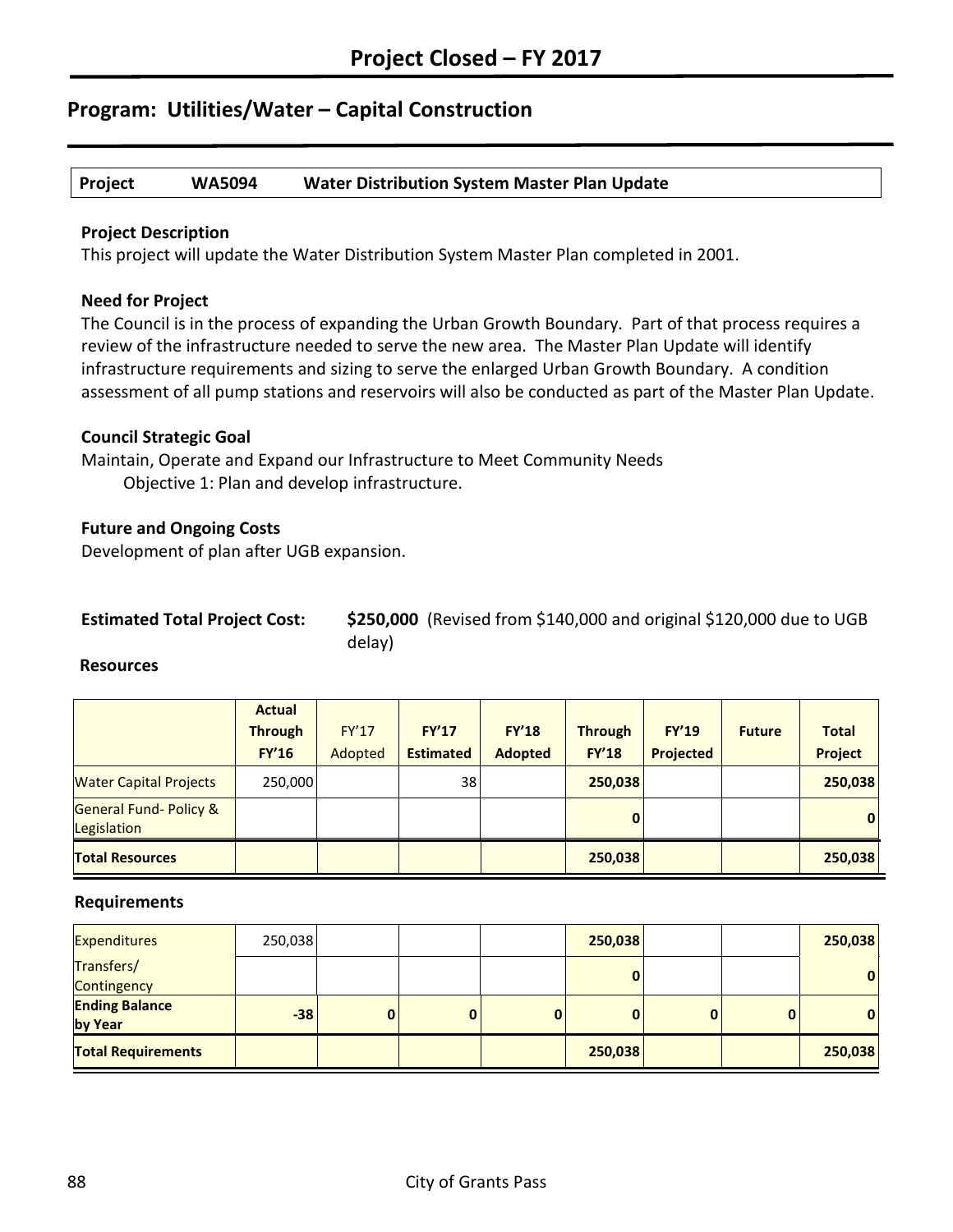|  | Project | <b>WA6248</b> | <b>Purchase of Emergency Water Producing Equipment</b> |
|--|---------|---------------|--------------------------------------------------------|
|--|---------|---------------|--------------------------------------------------------|

## **Project Description**

This project will purchase equipment designed for production of potable water in the event of a catastrophic failure to the Water Treatment Plant. The purchased equipment will be portable and capable of providing a minimal supply of potable water.

## **Need for Project**

This is intended to be an interim measure until such time as a new Water Treatment Plant is constructed and operational. The existing Plant is at risk of partial or catastrophic failure.

## **Council Strategic Goal**

Maintain, Operate and Expand our Infrastructure to Meet Community Needs Objective 2: Ensure water infrastructure needs are met.

## **Future and Ongoing Costs**

Storage and maintenance of equipment and supplies.

## **Estimated Total Project Cost: \$200,000**

#### **Resources**

|                                  | <b>Actual</b><br><b>Through</b><br><b>FY'16</b> | <b>FY'17</b><br>Adopted | FY'17<br><b>Estimated</b> | <b>FY'18</b><br><b>Adopted</b> | <b>Through</b><br><b>FY'18</b> | <b>FY'19</b><br>Projected | <b>Future</b> | <b>Total</b><br><b>Project</b> |
|----------------------------------|-------------------------------------------------|-------------------------|---------------------------|--------------------------------|--------------------------------|---------------------------|---------------|--------------------------------|
| <b>Water Capital</b><br>Projects | 200,000                                         |                         |                           |                                | 200,000                        |                           |               | 200,000                        |
| <b>General Fund</b>              |                                                 |                         |                           |                                | $\mathbf 0$                    |                           |               | $\mathbf{0}$                   |
| <b>Total Resources</b>           |                                                 |                         |                           |                                | 200,000                        |                           |               | 200,000                        |

| <b>Expenditures</b>              | 164,594 | 35,406 |              | 200,000  |   | 200,000      |
|----------------------------------|---------|--------|--------------|----------|---|--------------|
| Transfers/<br>Contingency        |         |        |              | $\bf{0}$ |   | $\mathbf{0}$ |
| <b>Ending Balance</b><br>by Year | 35,406  |        | $\mathbf{0}$ | 0        | 0 | $\mathbf{0}$ |
| <b>Total Requirements</b>        |         |        |              | 200,000  |   | 200,000      |